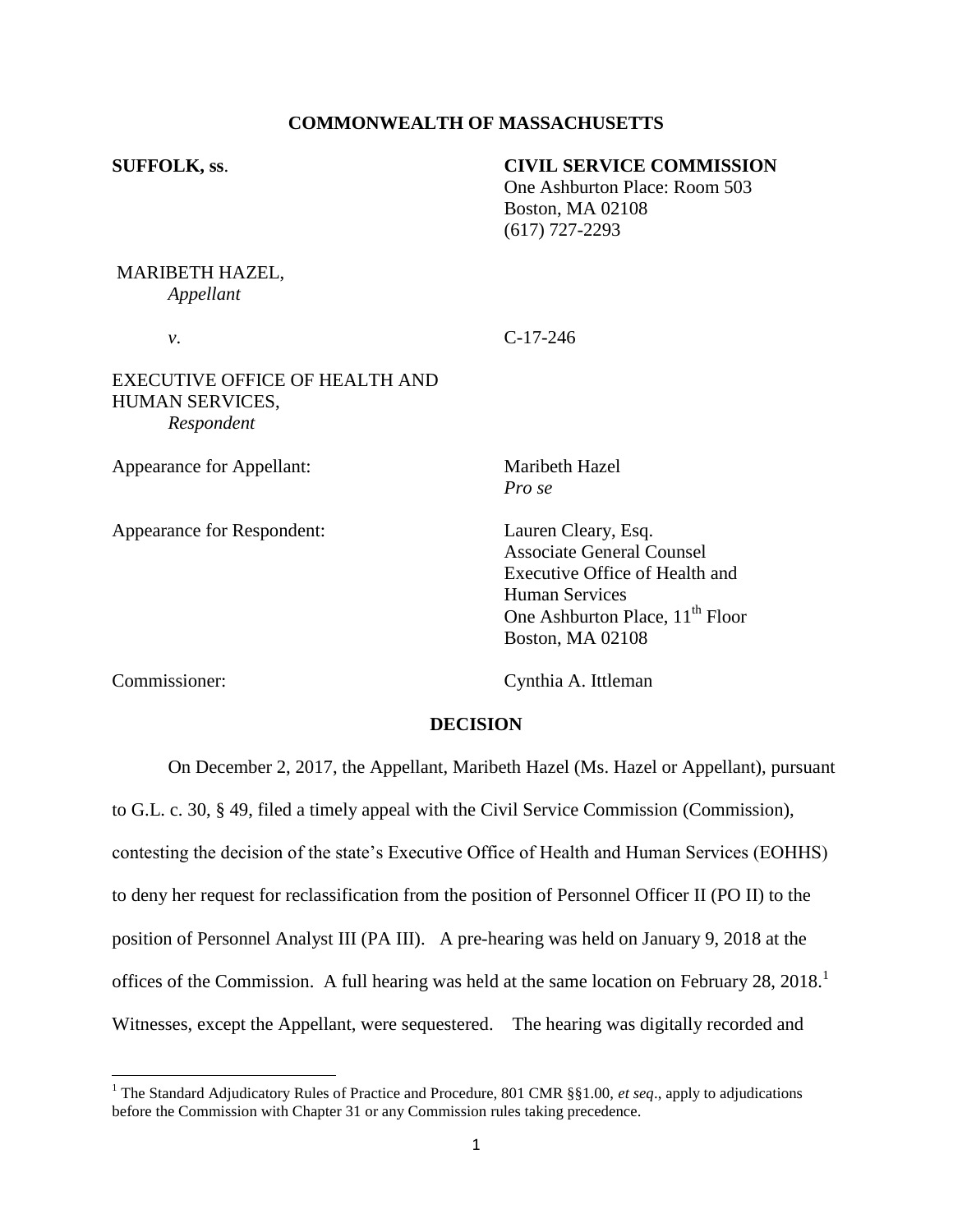both parties were provided with a CD of the hearing<sup>2</sup>. The parties submitted post-hearing briefs. By email dated July 24, 2018, the Respondent submitted an update to its post-hearing brief indicating that the Appellant had applied for, and was appointed to the position of PA III in the SE Region, averring that the appeal is moot. By email August 8, 2018, the Appellant submitted an update to her post-hearing brief, opposing the Respondent's update, confirming that she had applied for, and was appointed to the position of PA III but asserted that the appeal is not moot because the Respondent should have granted her 2015 request for reclassification, entitling her to retroactive compensation. The appeal is denied because the Appellant has not proved that, at the time she filed for reclassification, she performed the tasks of a PA III a majority of the time.

## **FINDINGS OF FACT:**

Joint Exhibits 1 through 12A and B and Appellants Exhibits 1 through 9 were entered into evidence at the hearing. Based on these exhibits, the testimony of the following witnesses: *Called by the Respondent*:

- Patricia Scully, Employment Services Manager (ESM), EOHHS Southeast Region
- Veronica Gjino, Employment and Staffing Supervisor Statewide, EOHHS
- Ruth Kingston, Employment Services Director, EOHHS
- Jill Sampson, Employment Services Director for Disability, EOHHS
- Marilyn Tarmey, Director of Human Resources for Health, EOHHS

#### *Called by the Appellant*:

 $\overline{\phantom{a}}$ 

**Maribeth Hazel, Appellant** 

 $2<sup>2</sup>$  If there is a judicial appeal of this decision, the plaintiff in the judicial appeal would be obligated to supply the court with a transcript of this hearing to the extent that he/she wishes to challenge the decision as unsupported by the substantial evidence, arbitrary and capricious, or an abuse of discretion. In such cases, this CD should be used by the plaintiff in the judicial appeal to transcribe the recording into a written transcript.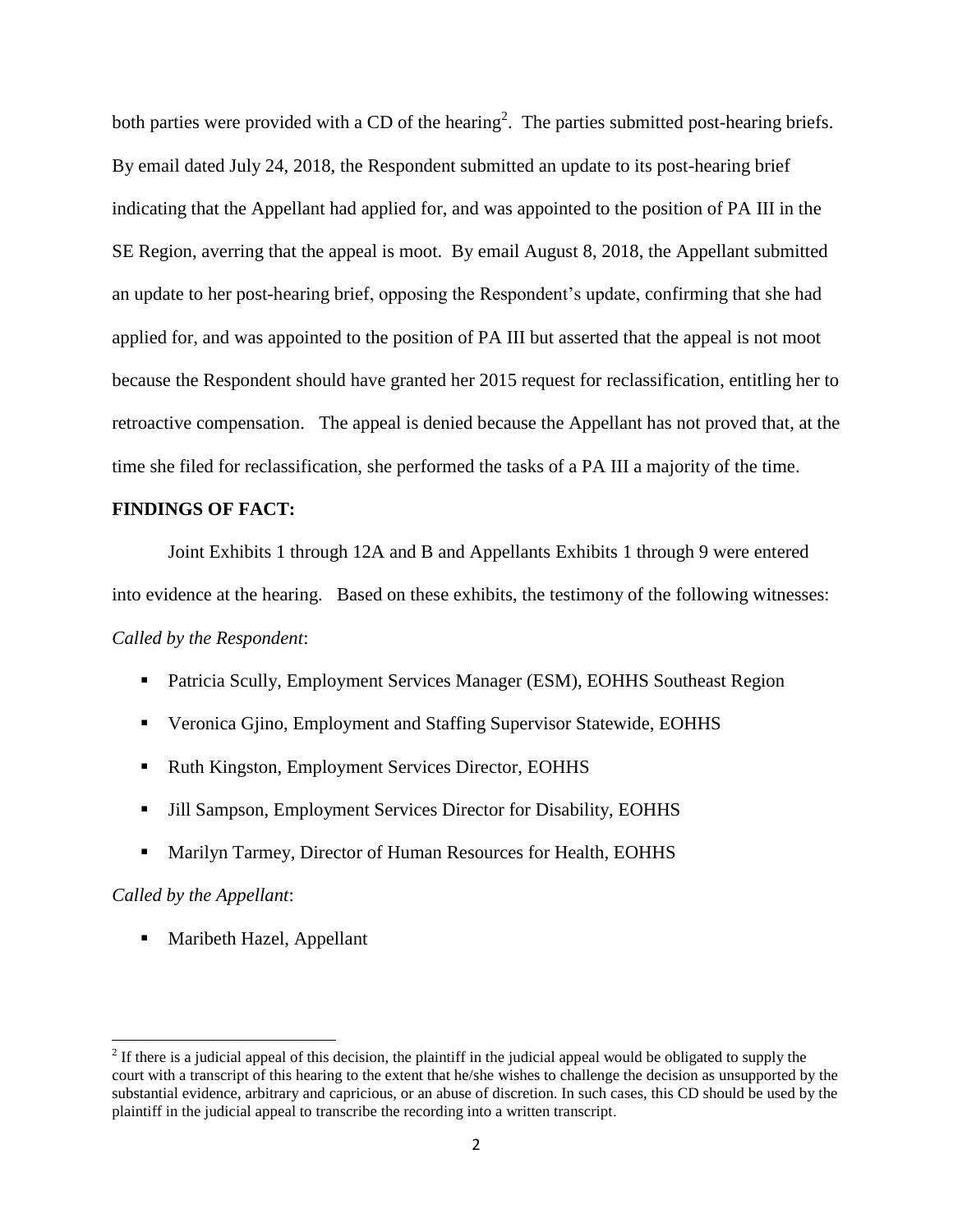and taking administrative notice of all matters filed in the case and pertinent statutes, case law, regulations, policies, and reasonable inferences from the evidence; a preponderance of credible evidence establishes the following facts<sup>3</sup>:

- 1. The Appellant's functional title is Personnel/Payroll Processing Unit Supervisor in the Southeast Region for Health, Human Resources office (SE Region Health HR), of the Executive Office of Health and Human Services (EOHHS or Respondent). Her official title is Personnel Officer II (PO II). She has been employed in that capacity since December 2003 but she was a state employee prior to 2003. The Appellant supervises two (2) PO Is in the Personnel/Payroll Processing Unit (PPU). The Appellant's work is highly valued by Ms. Patricia Scully, her direct supervisor. (Testimony of Scully) Samples of the Appellant's work product, provided by the Appellant, indicate some of the payroll work she performs. (App.Exs. 2, 6 and  $8^4$ )
- 2. In addition to the PPU, the Taunton HR has a leave and benefits unit and an employment and staffing unit. (Testimony of Scully)
- 3. The Appellant's supervisor, Ms. Scully, is the Employment Services Manager (ESM) for the SE Region Health HR offices in Taunton and Canton. Ms. Scully works three (3) days a week in the Taunton office and two (2) days per week in the Canton office. When Ms. Scully is in the Canton office, the Appellant helps answer questions that staff in the three (3) units in Taunton may have, although Ms. Scully is available to the Taunton staff by phone and email when she is in the Canton office and on vacation. Ms. Scully relies on the Appellant for payroll information, especially when she is out of the Taunton office; she relies on Ruth Kingston, the Employment Services Director, who is Ms.

 $\overline{\phantom{a}}$ 

 $3$  All of these findings relate to facts at the time the Appellant filed her request for reclassification.

<sup>&</sup>lt;sup>4</sup> Some of the samples of work that the Appellant offered are for time periods other than when she requested reclassification in 2015 and are given no weight.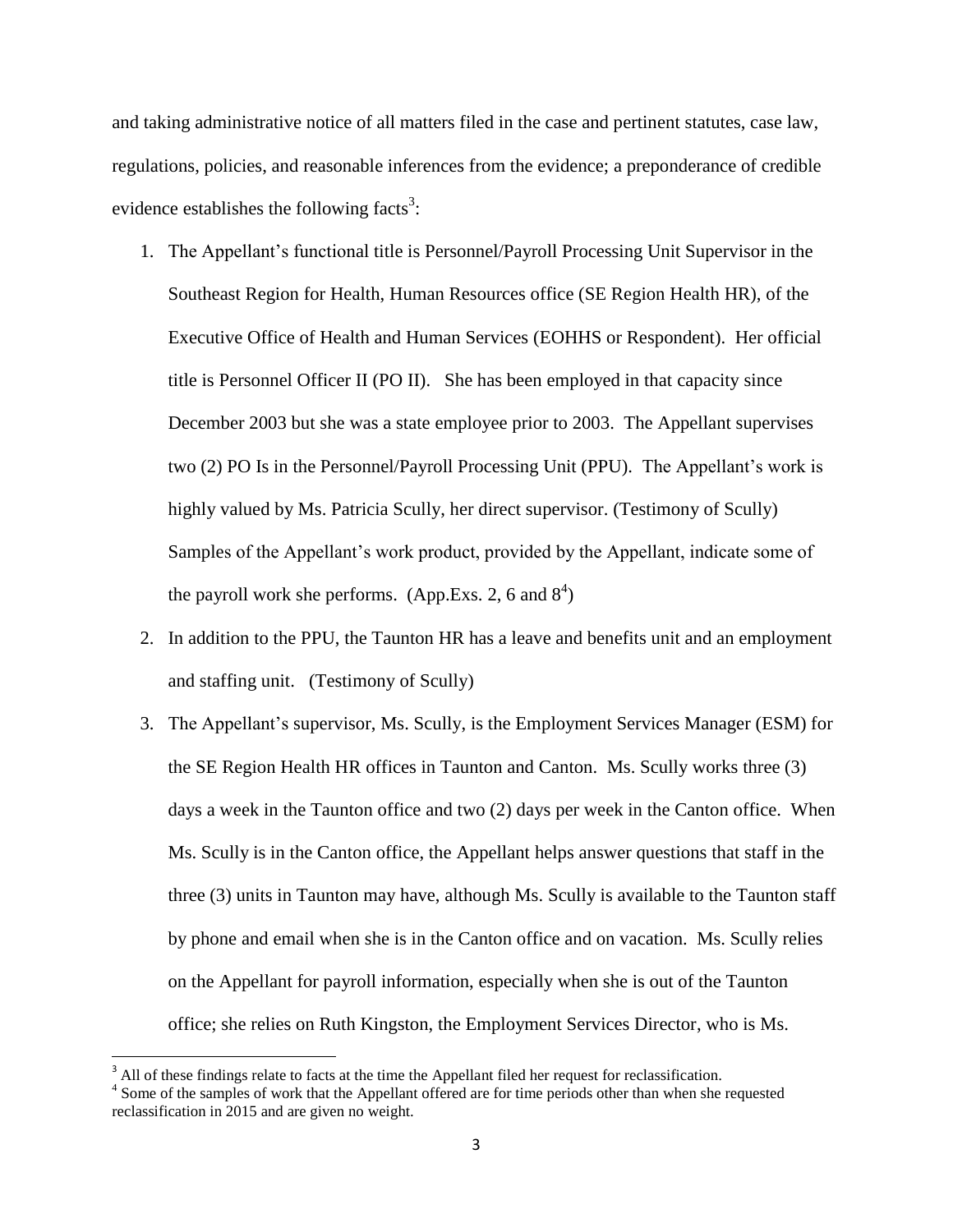Scully's supervisor, for information regarding staffing. (Testimony of Scully) The Appellant does not approve or deny Family Leave Act (FMLA) requests. (Testimony of Appellant) Staff questions regarding FMLA or benefits must be addressed by Ms. Scully. (Testimony of Scully)

4. At the time of the Commission hearing, the PA III position in the SE Region in Taunton and one (1) PO I, an "HR Generalist", position were vacant. Those employed at the Taunton office at the time, beside the Appellant, included two (2) PO Is assigned to the Personnel and Payroll Unit who are supervised by the Appellant; two (2) PO Is assigned to the Employment and Staffing Unit; one (1) PO I, an "HR Generalist"; and one (1) PO I assigned to the Benefits and Leave Unit. The Boston-Metro office had no PA IIIs. The following regional offices had one (1) PA III: a second Boston office, Worcester and Western Mass Hospital (Westfield). The Central Office in Boston had two (2) PA IIIs. The NE Region (in Tewksbury) had one (1) PA II (not a III). (Jt.Exs. 12 A and B)

## *Appellant's Request for Reclassification*

- 5. On November 19, 2015, the Appellant asked the Respondent to be reclassified from PO II to PA III.  $(Jt.Ex. 1)$
- 6. By letter to the Appellant dated December 1, 2015, Ms. Veronica Gjino acknowledged the Appellant's request for reclassification. (Jt.Ex. 2) Ms. Gjino is a PA III in the Boston central office; her functional title is Statewide Classification Coordinator and Employment and Staffing Supervisor. She has processed approximately one hundred (100) reclassification requests. (Testimony of Gjino)
- 7. The Appellant completed an Interview Guide in this regard and submitted it to Ms. Gjino on January 15, 2016. In the Interview Guide, the Appellant stated, in part, that the basis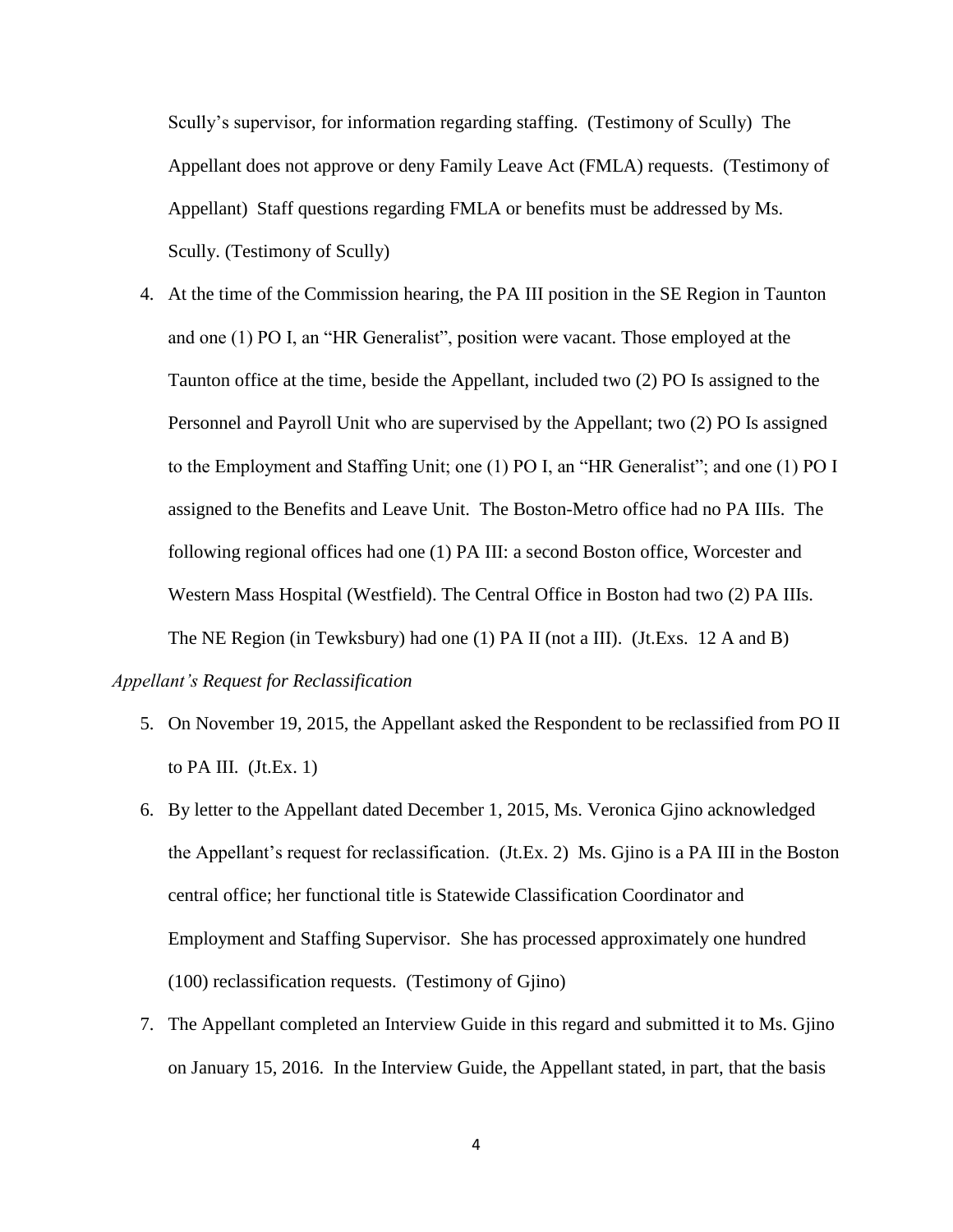of her appeal is that "Personnel Analyst III positions posted in recent months more

accurately describe my duties and responsibilities in my current position." (Jt.Ex. 3)

8. In her Interview Guide, the Appellant described her relationship with others, in pertinent part, as follows,

> Ensure that all managerial and supervisory staff for the DMH SE Area are informed of any new payroll related policies and procedures Make requests through OSC for paylines to be shut off in instances where an employee may be overpaid …. Request deferral in error refunds through Smart Plan Assist [Ms. C] with travel payment issues Request tax pay overrides … Request Medicare tax refunds through OSC … Notify CommonHelp when employees (sic) leave balances are out of sync and advise them of resolution … Answer employee and supervisor questions about contractual situations/benefits … Calculate and request W-2C's through OSC…. (Jt. Ex. 3)

- 9. Asked the basic purpose of her position, the Appellant wrote in the Interview Guide, in pertinent part, "[t]he overall mission is to assure that all personnel and payroll processing programs and operations function effectively to support accomplishment of EOHHS programs." (Jt. Ex. 3)
- 10. Asked about significant job changes in her position, the Appellant wrote in the Interview Guide, in pertinent part, that she provided training to SE Area HR staff for HRCMS to go live, she provided HRCMS (Human Resources Compensation Management System) technical assistance to SE Area HR staff and she provided training to staff for SSTA (Self-Service Time and Attendance). (Jt.Ex. 3)
- 11. In her Interview Guide, the Appellant described her duties, in pertinent part, and estimated the percentage of her time on each duty as follows,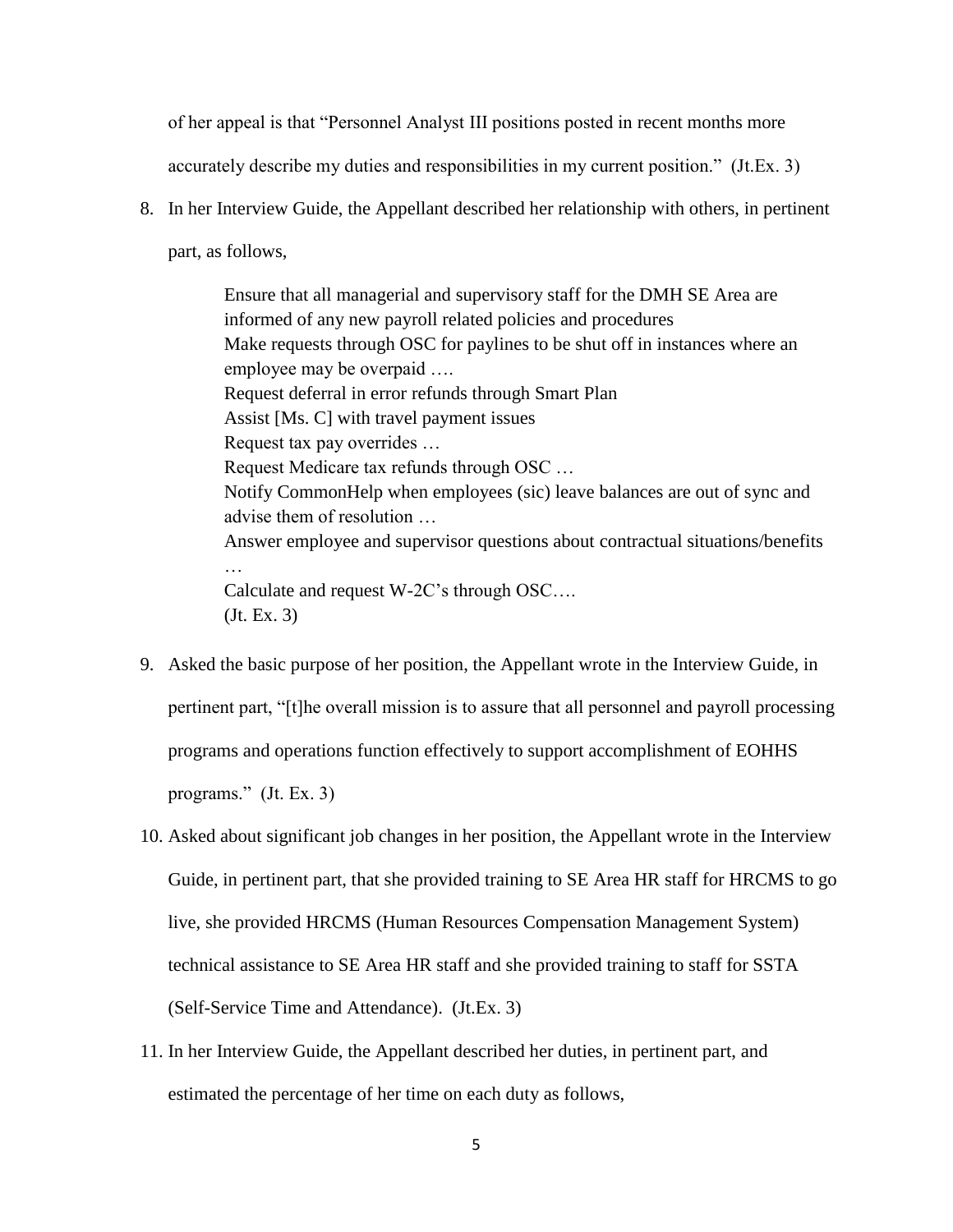"Plan, direct and oversee and approve the day to day operations of the personnel payroll processing unit for DMH SE Area" (Jt. Ex. 3) for a variety of facilities involving approximately 850 employees. 20%" (Id.) "Analyze on a continuing basis, EOHHS personnel and payroll processing needs;

design and implement change management processes; identify business process improvement opportunities and implementation strategies and initiate appropriate action.  $20\%$ " ( $\underline{Id}$ .)

Advise managers, supervisors and staff regarding established rules and regulations to ensure compliance and that all involved have the current and correct information … 20%" (Id.)

"Interact with DMH and EOHHS Central Office staff, Managers and state and federal agencies on personnel and payroll processing policies and program implementation issues and strategies." 20% (Id.)

**"**Provide technical HRCMS assistance to SE Area HR staff as needed." (Id.) 19% "Act as point person in absence of Employment Services Manager. 1%" (Id.)

12. Asked in the Interview Guide to describe major problems she faces in her current

position, the Appellant wrote, in full,

Analyzing SSTA payroll processing needs on a continuing basis has been a major issue. I have made many on site (sic) visits to meet with managers and staff to address concerns and try and resolve issue and complaints regarding SSTA. This is accomplished by providing additional training and establishing internal procedures and deadlines to assure that process runs smoother. This is a work in progress. (Jt.Ex. 3)

- 13. With regard to her assignments, the Appellant indicated in the Interview Guide, in pertinent part, that Ms. Scully "assigns, reviews and approves [her] work. … I also receive direct assignments through CommonHelp, … DMH and EOHHS Central Office staff and Managers, SE Area staff and managers, … and various collective bargaining unions." (Id.)
- 14. Asked to describe the personnel that report to her for only part of their assignments, the Appellant wrote, in full, "[p]rovide functional supervision to all SE Area time approvers by answering policy and procedure questions pertaining to collective bargaining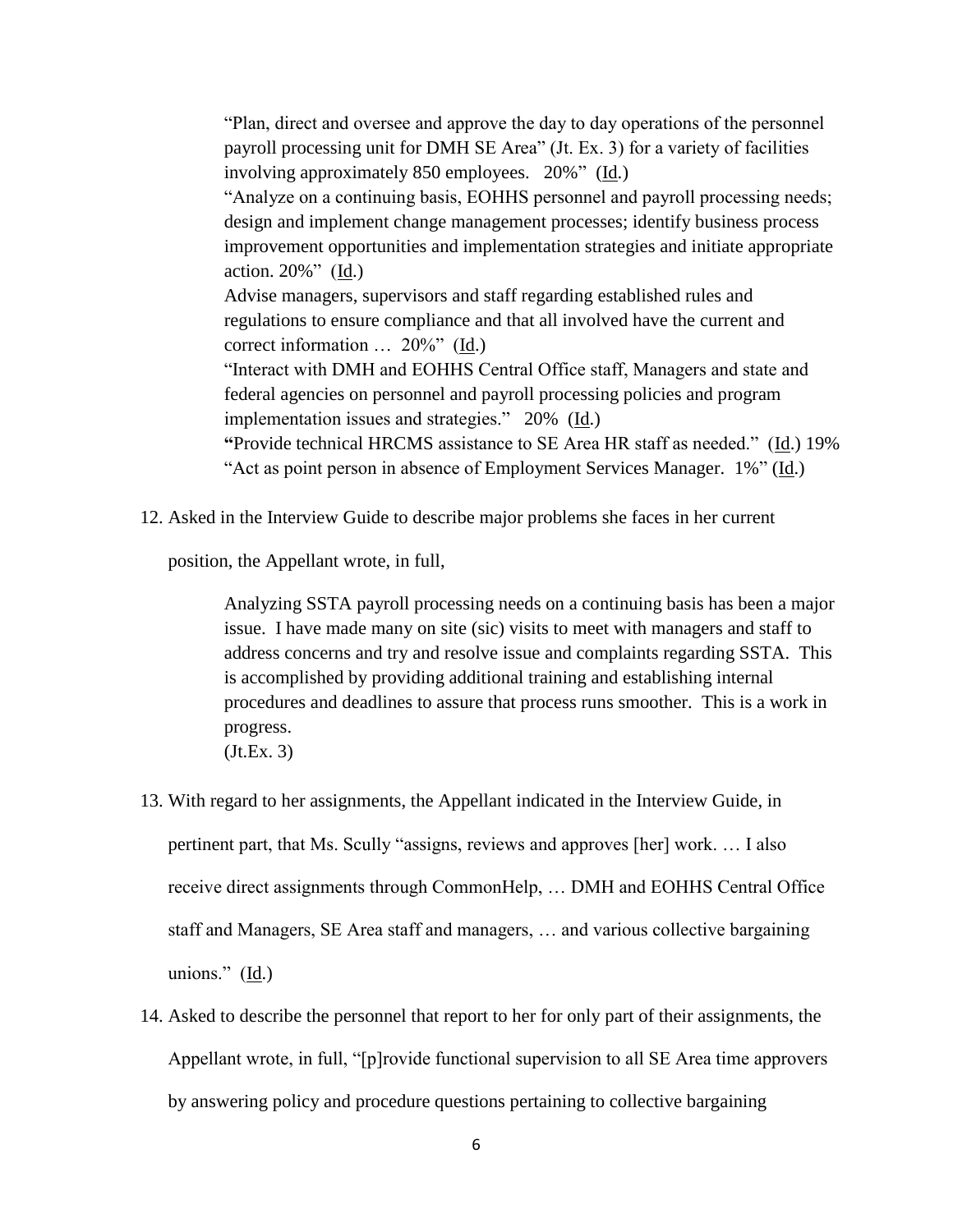agreements and SSTA as well as additional SE Area staff who have responsibility for ensuring that overtime slips are completed correctly and submitted to the PPU within the established time frames. Provide function supervision to non-SSTA time reporter by ensuring that collective bargaining unit language is followed for payroll reporting purposes."  $(\underline{Id})$ 

- 15. Ms. Gjino reviewed the Appellant's Interview Guide but did not discuss it with her. (Testimony of Appellant and Gjino)
- 16. After discussing the Appellant's reclassification request with Ms. Marilyn Tarmey, Director of Human Resources for EOHHS, Ms. Gjino sent a letter to the Appellant, dated June 20, 2016, stating that the Appellant's request was denied.<sup>5</sup> (Jt.Ex. 4; Testimony of Gjino)
- 17. By letter dated June 22, 2016, the Appellant asked Ms. Ms. Gjino to reconsider the denial of her reclassification request. (Jt.Ex. 5)
- 18. Ms. Gjino sent the Appellant's Interview Guide to Ms. Scully, the Appellant's supervisor, for her comments. On December 27, 2016, Ms. Scully wrote a memo to Ms. Gjino adding information about the Appellant's work. (Jt.Ex. 12A and B) When asked for information about employees seeking reclassification, Ms. Scully provides information without recommending whether the employee should be reclassified. (Testimony of Scully) In her memo to Ms. Gjino, Ms. Scully wrote, for example,

… [the Appellant] ensures the coordination between the units in the HR office to ensure that employee (sic) are accurately reflected in HRCMS and SSTA. She ensures she has the HR transactions from the employment & staffing unit and reviews them to ensure the paperwork is complete and accurate, she works

 $\overline{\phantom{a}}$ 

 $<sup>5</sup>$  The Appellant testified that Ms. Gjino did not meet with the Appellant after receiving the Appellant's Interview</sup> Guide although it is unclear if Ms. Gjino was required to do so. The record here established that Ms. Gjino reviewed the Appellant's Interview Guide, Form 30 and FY2015 EPRS and obtained input from the Appellant's direct supervisor, Ms. Scully, prior to making her decision.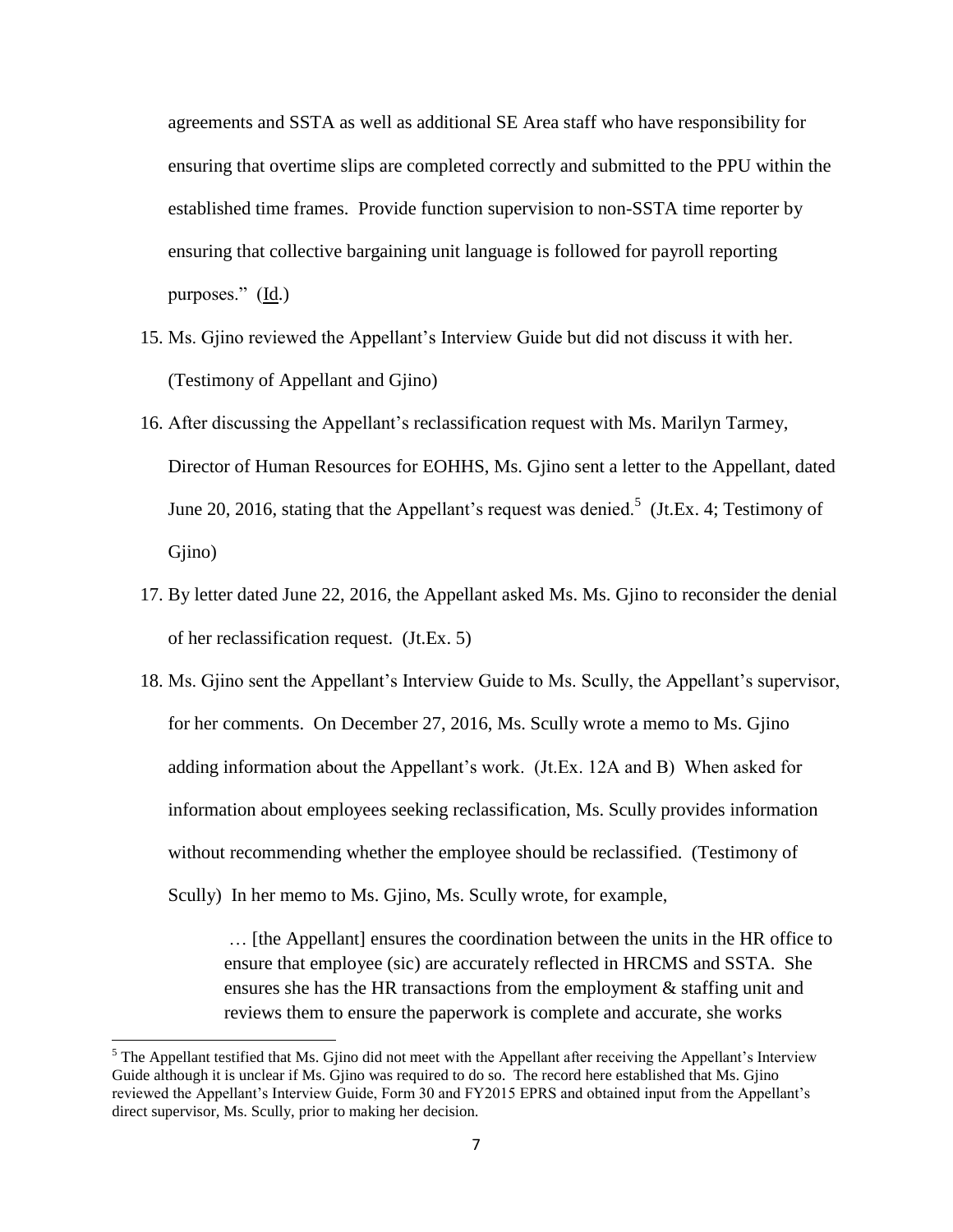directly with the E & S [Employment and Staffing] to trouble shoot and resolve issues. She also works closely with the Benefits  $\&$  leave (sic) unit to ensure staff are (sic) coded properly in HRCMS and their timesheet; …

[the Appellant] monitor[s] the coordination of work to the PPP [Personnel Payroll Processing] from the E  $\&$  S and B  $\&$  L [benefits and leave] units to ensure HRD [the state's human resources division] actions are being processed accurately and timely and staff are paid correctly…

While Maribel does not officially supervise the Personnel Office (sic) I's in the E&S and B&L units, she coordinates the work between these units and the PPU. … Her suggestions are thoughtful and concise and often implemented.

She also provides assistance and guidance to the Personnel Officer II at the Canton office.

In closing I value Maribeth's contribution to the operation of this office, she is an asset to this office and I rely on her knowledge, experience and expertise.  $(Jt.Exs. 12A + B)(emphasis added)$ 

- 19. Although the Appellant is highly knowledgeable about the payroll unit, and her work there is a strong asset for the SE Region, and she effectively coordinates her work with the benefits and leave unit and the employment and staffing unit, if the Appellant was promoted to PA III, she would need to become more knowledgeable about the employment and staffing unit, learn how to use MassCareers, gain criminal offender records access, learn to process (for approval or denial) FMLA leave requests, and how to officially supervise the three (3) human resources personnel in the SE Region, all of which can take approximately one (1) year to accomplish. (Testimony of Kingston)
- 20. PO IIs in some other regions also sought reclassification to PA III but their requests were denied. (Testimony of Kingston)
- 21. By letter dated February 21, 2017, Ms. Gjino informed the Appellant that the decision to deny her reclassification request was final. (Jt.Ex. 6)
- 22. By letter dated March 20, 2017, the Appellant appealed the Respondent's decision to HRD. (Jt.Ex. 7)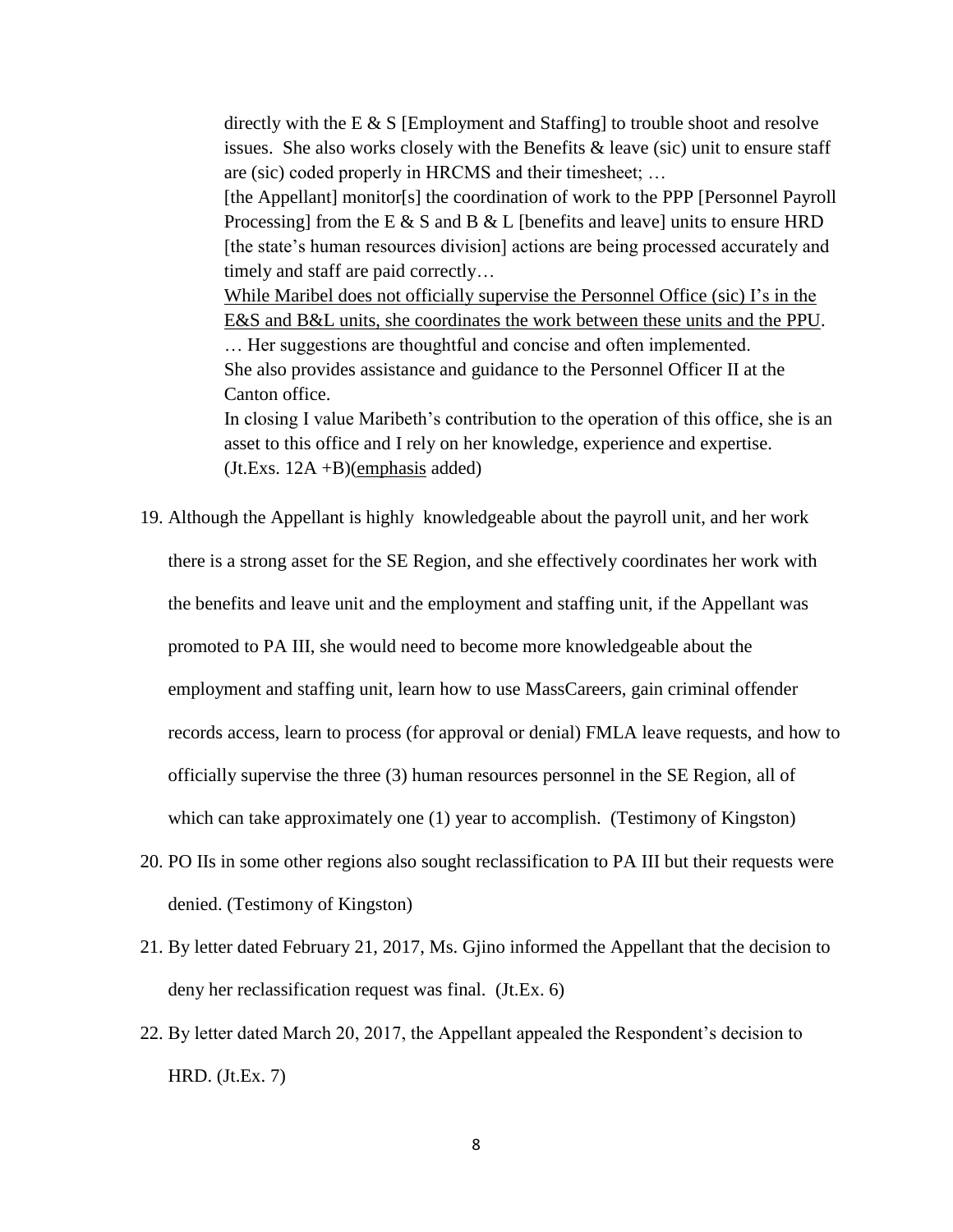- 23. By letter to the Appellant, dated November 14, 2017, HRD denied the Appellant's reclassification request. (App.Ex. 3)
- 24. On December 2, 2017, the Appellant filed the instant appeal. (Administrative Notice)

# *Appellant's PO II Form 30*

25. The Appellant's Form 30 job description provides the following General Statement of

Duties and Responsibilities for POs, in pertinent part,

The primary responsibilities of the Personnel and Payroll Processing Supervisor are to develop and exercise an efficient system of control for …cluster personnel and payroll processing programs and services. The overall mission of the Personnel and Payroll Processing Supervisor is to assure that all personnel and payroll processing programs and operations function effectively … Major activities include: analyze … EOHHS personnel and payroll processing needs; design and implement change management processes; identify business process improvement opportunities and implementation strategies …; ensure that employment and personnel and payroll processing priorities and strategies are established ….; ensure collaborative problem solving and decision-making processes are utilized to maximize the effectiveness of personal and payroll processing priority service initiatives." (Jt.Ex. 3)

26. The Appellant's Form 30 duties and responsibilities include, in pertinent part,

Plan, direct and oversee personnel and payroll processing process including: input new hires; promotions; demotions; changes in hours; Alternative Work Schedules; W-2, pay advices; time and attendance; overtime; deductions; audit and reporting; …

Advices; time and attendance; overtime; deductions; audit and reporting …. Audit and monitor payroll for compliance with HRCMS; collective bargaining agreements and Office of State Comptroller rules and procedures … Work with HRIS<sup>6</sup> staff in the development and implementation and administration of relevant support technology systems … assist in identifying training needs and in the design and delivery of end-user training and curriculum. Supervise personnel/payroll specialists and other functional unit staff has (sic) determined by Employment Service Manager …

 6 I take administrative notice that HRIS appears to involve human resources information systems.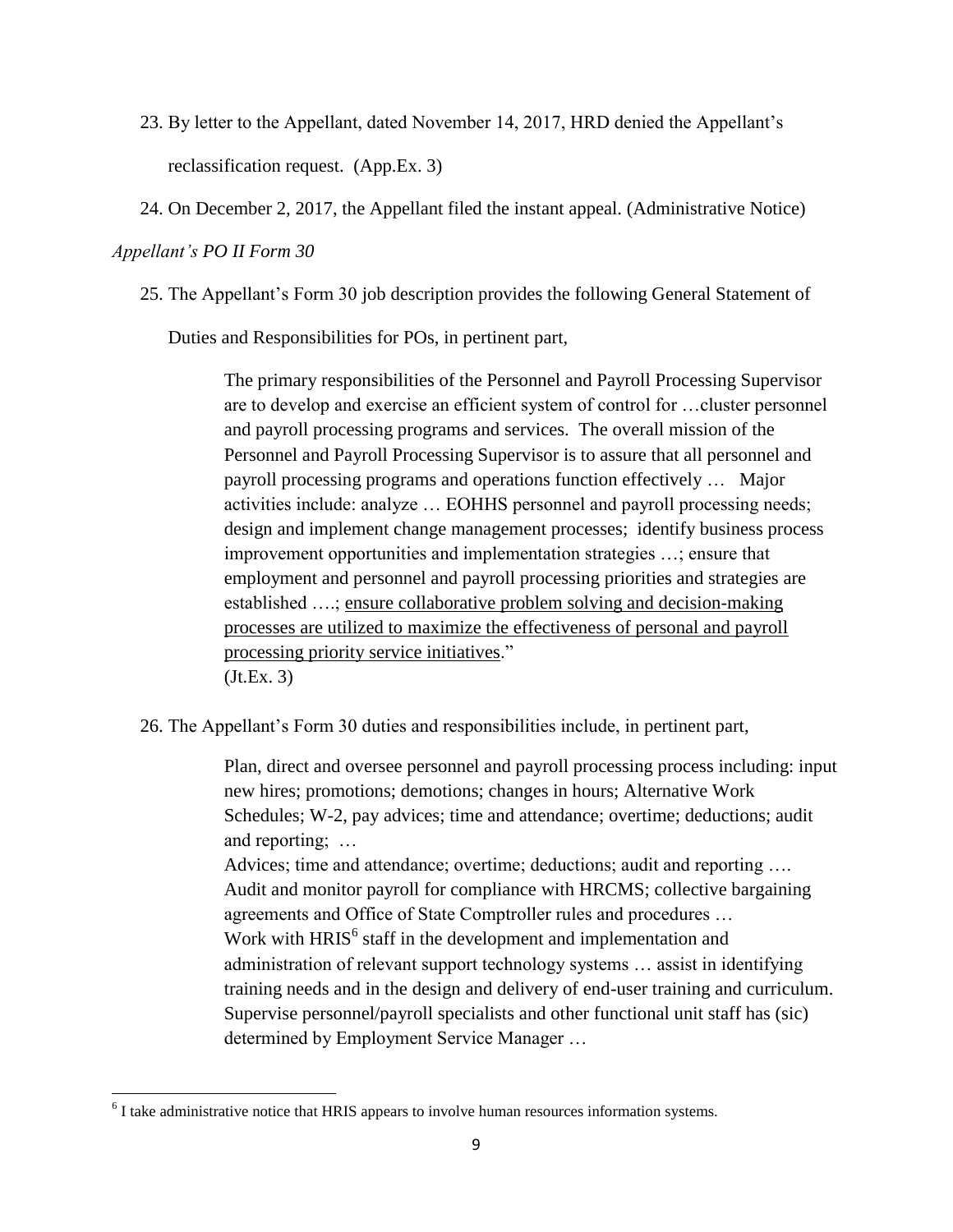Advise Employment Services Manager on program policy and implementation strategies; interact with Central Office Managers, Satellite Site Managers and Cluster HR Director and civil Rights Manager, Workers' Compensation Director, … and state and federal agencies on personnel and payroll processing policies and program implementation issues and strategies … Performs related duties as required including cross function unit tasks. (Jt.Ex. 3)(emphasis added)

27. The Form 30 qualifications required at hire include,

… Knowledge of the methods of general report writing. Knowledge of the principles, practices and techniques of supervision. Ability to understand, explain and apply provisions of the laws, rules, regulations, policies, procedures … governing assigned unit activities and the state personnel system. …

Ability to analyze and determine the applicability of statistical data … Ability to perform mathematical calculations using formulae to solve problems.

…

Ability to conduct interviews.

Ability to supervise, including planning and assigning work according to the nature of the job to be accomplished, the capabilities of subordinates and available resources; controlling work through periodic reviews and or evaluations; determining subordinates' training needs and providing or arranging for such training; motivating subordinates to work effectively; determining the need for disciplinary action and either recommending or initiating disciplinary action. … (Jt.Ex. 3)

There is no indication in the record whether the Appellant determines the need for

disciplinary action of those whom she directly supervises. (Administrative Notice)

28. The Form 30 MERs include, "at least (A) four years of full time, or other equivalent parttime, professional or paraprofessional experience in personnel work, the major duties of

which include personnel and payroll management, (b) of which at least one year must

have been in a professional capacity, or (c) any equivalent combination of the required

experience and substitutions below." (Jt.Ex. 3) "This section allows for an associate's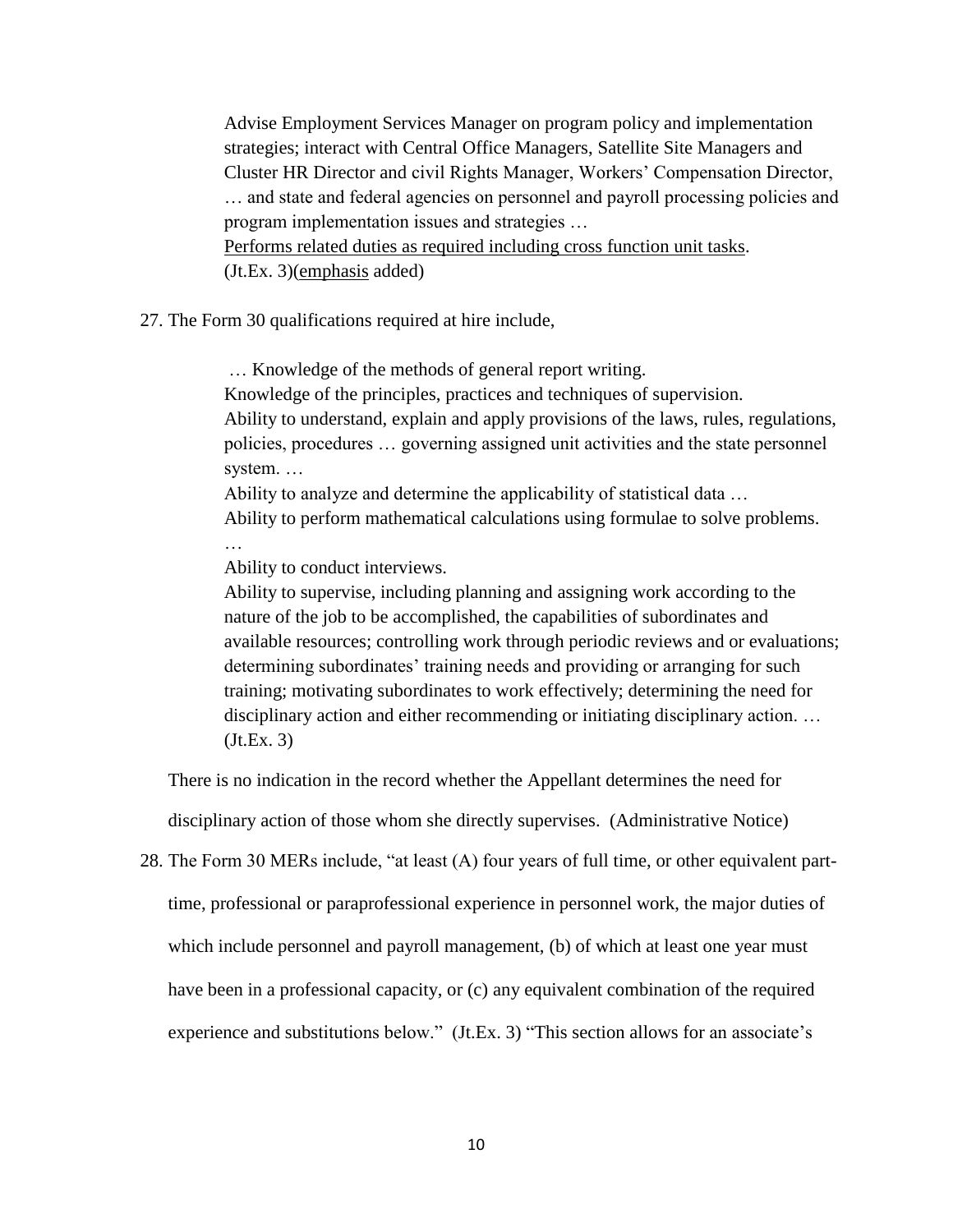degree to substitute for one (1) year of the required (A) experience or a bachelors (sic)

degree or higher to substitute for two (2) years of the required (A) experience. (Id.)

29. There is no reference in the Appellant's Form 30 to staffing and benefits and leave.

(Administrative Notice)

## *Appellant's EPRS*

30. The Appellant's FY 2015 EPRS, completed by her supervisor, Trish Scully, Employment

Services Manager (ESM), lists the Appellant's duties and her rating for each duty:

- 1. "Plans, direct (sic) and oversee (sic) the personnel and payroll processing unit[]" for which the Appellant was rated "exceeds".
- 2. "Provides training to all payroll, managerial, supervisory and timekeeping staff as it relates to personnel and payroll activities, policies and procedures[]" for which the Appellant was rated "exceeds".
- 3. "Monitors a variety of reports to ensure the PPU reps are performing up to standards, issues are recognized and concerns are address (sic) and corrected", for which the appellant was rated "exceeds".
- 4. Identifies business and change process improvement of opportunities and implementation strategies[]", for which the Appellant was rated "exceeds".
- 5. "Oversee and may participate in the processing of HR transactions (xfers, promo, separations) and payroll process into HRCMS and LCM", for which the Appellant was rated "meets".
- 6. "Promotes mission of EHS Human resources. Provides backup and or assistance to other Functional Units as required to ensure smooth operation of office<sup>[]"</sup>, for which the Appellant was rated "meets" and it appears that <u>Ms.</u> Scully wrote here that the Appellant "is always willing to assist other units and is professional at all times."  $(Jt.Ex. 3)$ (emphasis added)<sup>7</sup>

# *Personnel Analyst Specification (Spec)*

 $\overline{a}$ 

31. The PA Spec was issued in 1987.<sup>8</sup> It provides the following summary regarding the series:

<sup>&</sup>lt;sup>7</sup> The Appellant asserts, without more, that the words in her FY2015 EPRS relating to "backup" means that she is Ms. Scully's "backup", that Respondent removed that text from her FY2017 EPRS, and that she refused to sign her FY2017 because of the alleged change. There is no indication that the purported change altered her duties and it occurred two (2) years after the Appellant requested classification. For these reasons, I give this unsupported assertion no weight.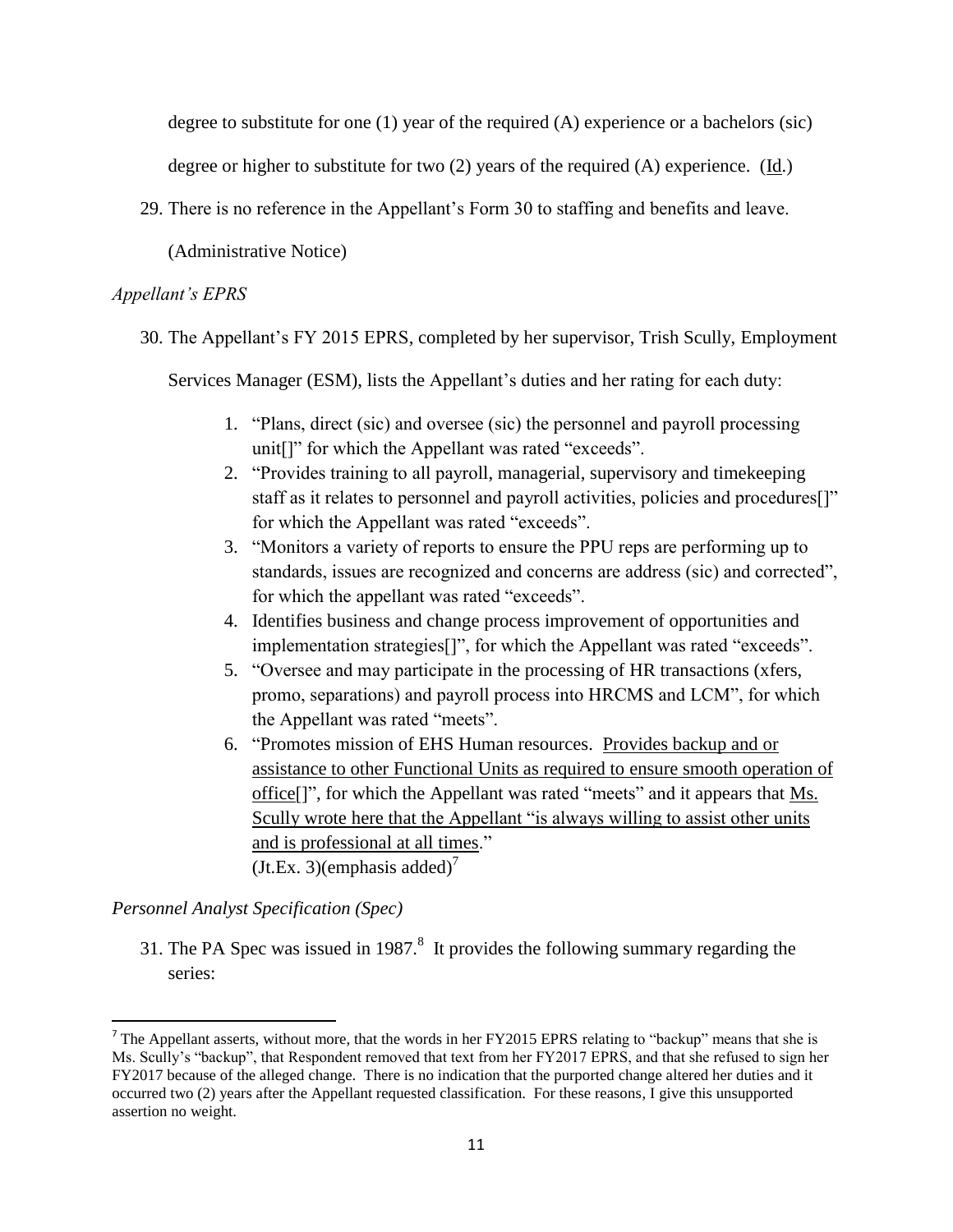Incumbents of positions in this series make recommendations on position classification and related personnel actions; conduct personnel studies such as job analyses, classification studies, job evaluation studies, organization analyses, and wage and salary surveys; write and revise job specifications; advise other agencies on personnel policies and procedures; and perform related work as required. The basic purpose of this work is to ensure the proper maintenance of the statewide personnel classification system. (Jt.Ex. 9)

- 32. The PA III is the second-level supervisory job in this Spec, including direct supervision and indirect supervision. (Jt. Ex. 9) The Appellant directly supervises two (2) PO Is but does not indirectly supervise anyone. (Testimony of Appellant; Jt.Ex. 3; Administrative Notice)
- 33. Duties common to all levels of PAs in the Spec include:

Analyzes requests from assigned state agencies for such personnel actions as changes in staffing, the establishment and classification of new positions, classification appeals, the establishment of new classification titles and the authorization of special recruitment rates and rates of pay for consultant services by reviewing accompanying documentation, agency staffing patterns, current proposed job specifications, and other reference materials …

Writes and revised job specifications by gathering information from job analysis studies, agency requests, desk audits and other sources and by incorporating such information into standard formats to provide accurate descriptions of job content and qualification requirements. …

Performs related duties such as reviewing and updating personnel files and computer records; maintaining records of the staffing of assigned agencies; scheduling assigned projects; preparing progress reports; and answering salary and classification surveys from other governmental jurisdictions and professional organizations.

(Jt.Ex. 9)

 $\overline{\phantom{a}}$ 

<sup>&</sup>lt;sup>8</sup> The age of the PA Spec and the PO Spec, compared to the current functioning of the titles in each, makes a direct comparison difficult, as noted herein. However, the Form 30s for PO and PA are more current and, in conjunction with the applicant's EPRS at the time that reclassification was requested, provide a more accurate picture of the duties and requirements of each.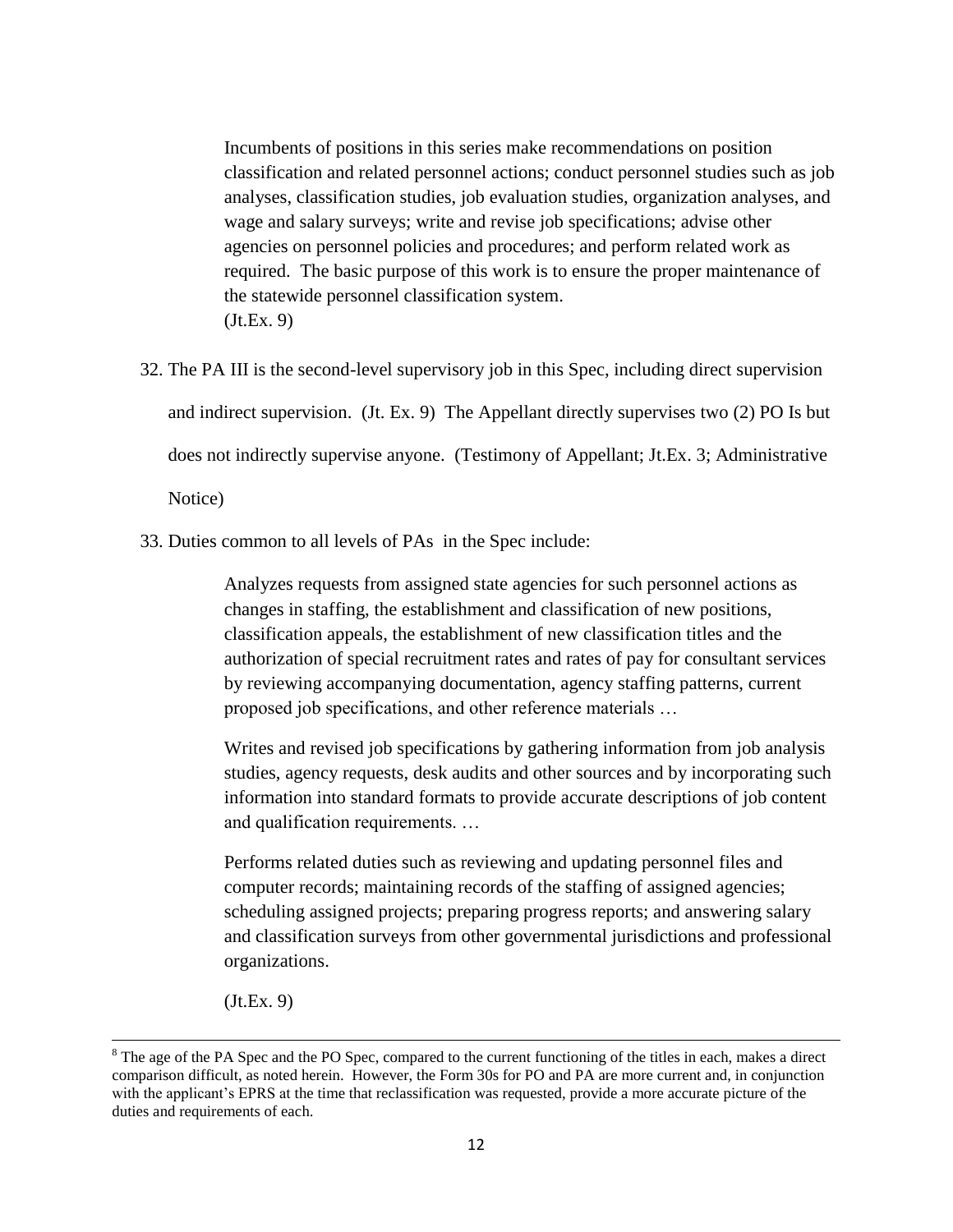There is no indication in the record that the Appellant performs the duties unrelated to payroll. (Jt.Ex. 3; Administrative Notice)

- 34. Under this Spec, PA IIIs "… may also participate in training activities by preparing and presenting lesson plans and instructional materials … [and] supervise assigned groups of workers by developing procedures consistent with agency policies and objectives, instructing staff in policies and procedures and approving work to ensure appropriate technical content and compliance with policy, laws, rules, regulations, and target dates. … (Jt. Ex. 9) The Appellant is involved in training staff, developing appropriate procedures, instructing staff about policies and procedures to ensure compliance with policy, laws, rules and regulations although the record does not indicate that she performs these duties a majority of the time. (Testimony of Appellant; Jt.Ex. 3; Administrative Notice)
- 35. Qualifications required at the time of hire for the PA III Spec include,

Knowledge of the principles and correct usage of the English language … Knowledge of the methods of general report writing. Ability to understand, explain and apply provisions of the laws, rules, regulations, policies, procedures, specifications, standards and guidelines governing assigned unit activities and the State personnel system. Ability to analyze and determine the applicability of personnel data … Ability to review and compare like data … Ability to conduct interviews. … Ability to deal tactfully with others. … Ability to adapt to varying work situations. (Jt.Ex. 9)

Sufficient evidence in the record suggests that the Appellant at least these

qualifications. (Testimony of Appellant; Jt.Ex. 3)

36. Qualifications required at the time of hire for PA II and PA III in this Spec include,

Knowledge of the principles and practices of classification and staffing….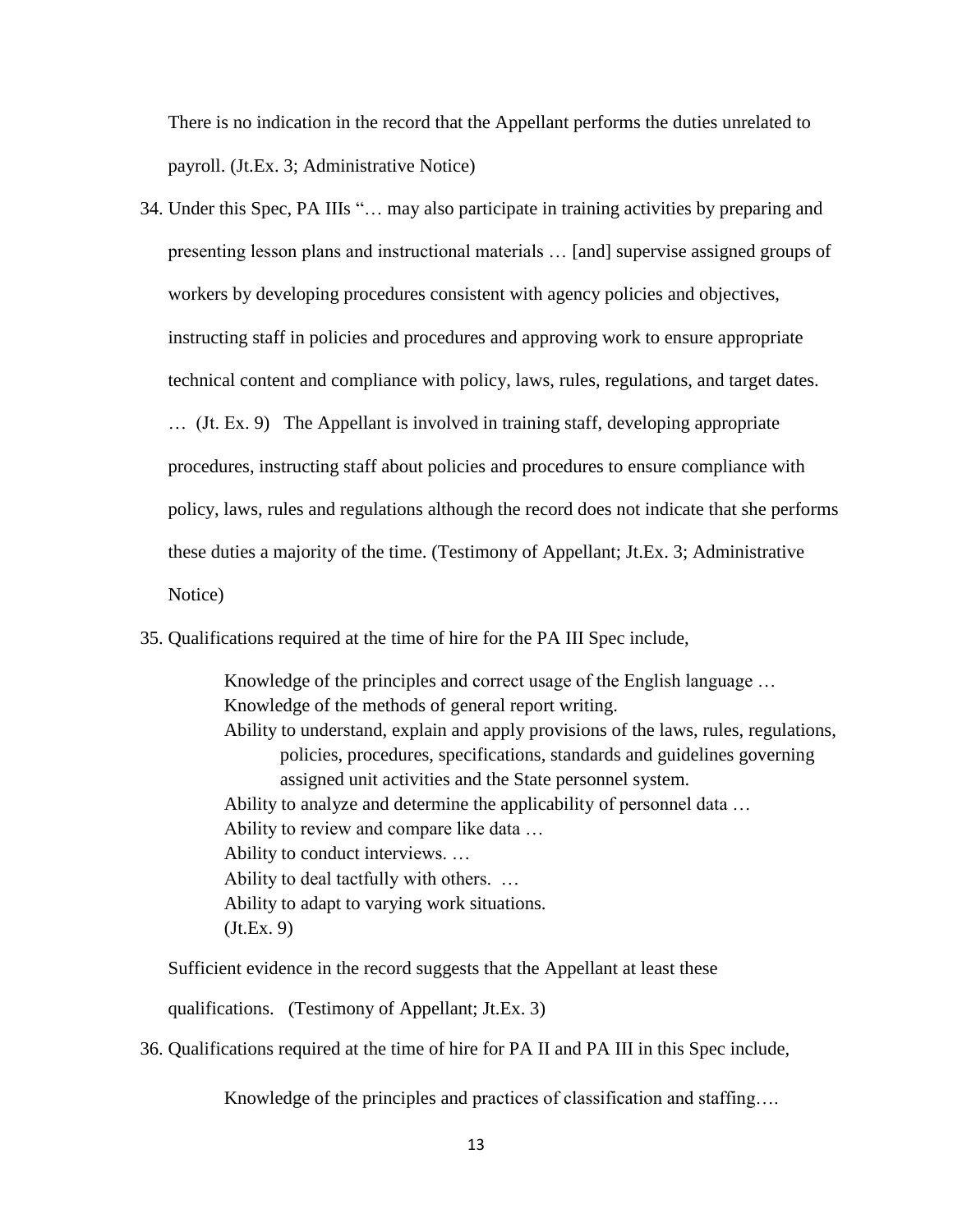Knowledge of the principles and practices of wage and salary administration. Knowledge of the principles underlying Affirmative Action and Equal Opportunity goals … Ability to conduct statistical surveys and studies. (Jt.Ex. 9)

There is insufficient information in the record to establish that the Appellant meets these

qualifications. (Administrative Notice)

37. Qualifications required at the time of hire for PA IIs for this Spec include,

… knowledge of the procedures, forms and documents involved in requesting and affecting personnel changes. Knowledge of the State budgetary procedures relating to positions, salaries and personnel services. Knowledge of sources of occupational information …. (Jt.Ex. 9)

There is insufficient information in the record to establish that the Appellant meets these

qualifications. (Administrative Notice)

An additional qualification for a PA III is "[k]nowledge of the techniques of conducting

Employee performance evaluations."  $(\underline{Id})$  Although the Appellant supervised two  $(2)$ 

PO Is, she does not prepare their performance evaluations. (Testimony of Appellant;

Jt.Ex. 3)

38. The MERs for the Spec for PA III are,

Applicants must have at least (A) four years of full-time or equivalent part-time, professional or paraprofessional experience in personnel work, the major duties of which include classification, staffing, job analysis and/or job evaluation, (B) of which at least two years must have been in a professional capacity, and (C) of which at least one year must have been in a supervisory, administrative, or managerial capacity; or (D) any equivalent combination of the required experience and the substitutions below. (Jt.Ex. 9)

The substitutions include an associate's degree for one year of the required (A) experience, pro-rated, and a Bachelor's degree or higher for two (2) years of the required.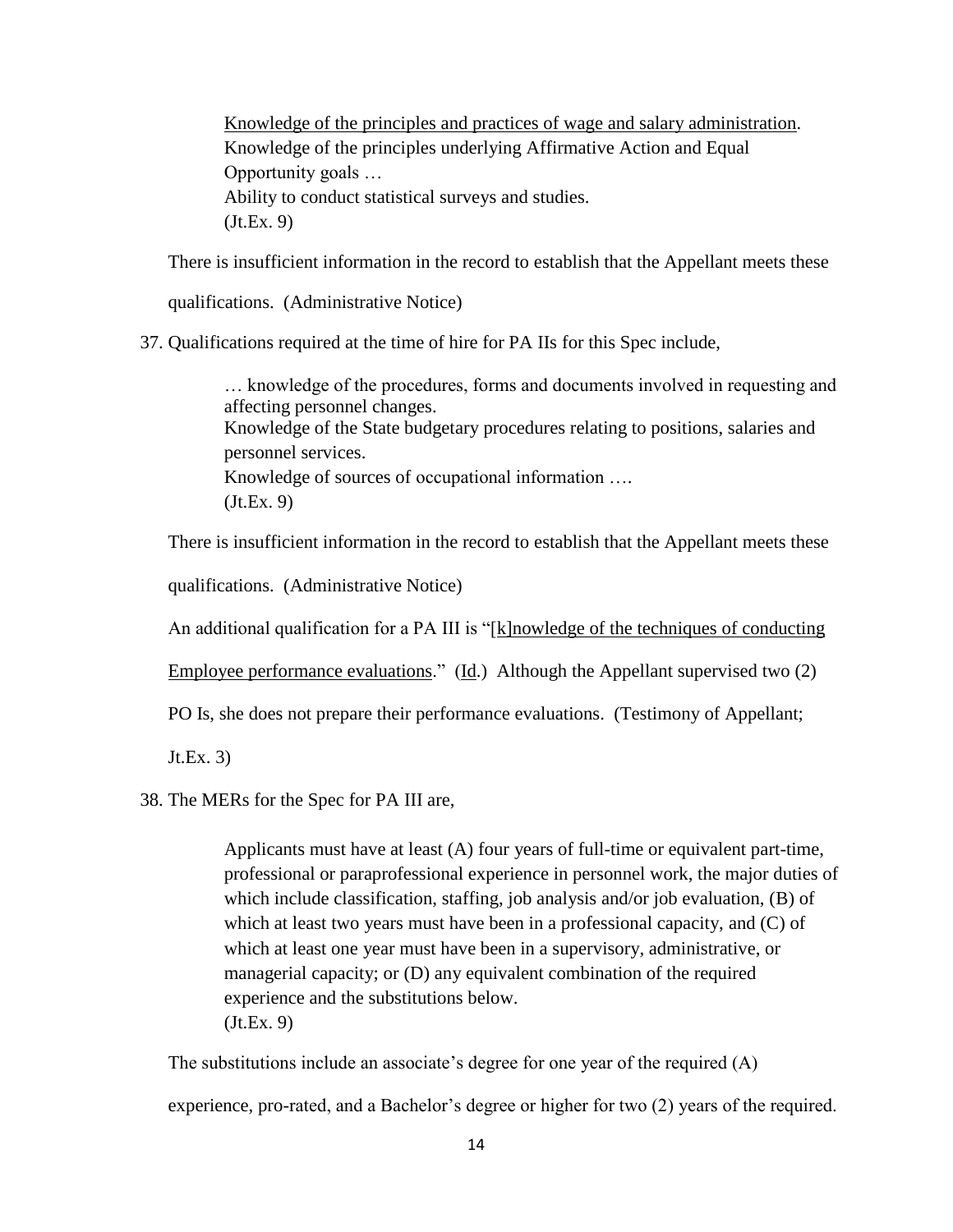$(\underline{Id})$ . No substitutions are permitted for the required (B) and (C) experience. (Id.) The Appellant's work does not include classification, staffing, job analysis and/or job evaluation. (Jt.Ex. 3; Administrative Notice)

39. The Spec PA III Spec refers to required qualifications for PA II and PA III, which include the "knowledge of the principles and practices of wage and salary administration", though it does not refer to payroll which consumes most of the Appellant's work as a PO II. (Jt.Exs. 3 and 5; Administrative Notice)

## *PA III Form 30*

- 40. The general Form 30 for the PA III title provides, in pertinent part, " The primary responsibilities of the Employment Services Coordinator (ESC) [PA III title] are to develop and exercise an efficient system of control for planning, communication, program development and implementation, accountability, coordination, monitoring and evaluation of human resources functions include: Employment & Staffing, Benefits and Leave and personnel/Payroll to assure that all human resources operations function effectively to support accomplishment of EOHHS programs … " and "to maximize the effectiveness of Employement (sic) & Staffing, Personnel/Payroll processing and benefit and leave priority service initiatives …." (Jt.Ex. 11)
- 41. The general PA III Form 30 indicates that a PA III directly supervises five (5) PO Is and IIs and indirectly supervises one  $(1)$  PO I.  $(\underline{Id})$ .
- 42. The general PA III Form 30 qualifications are similar to the Appellant's PO II Form 30 qualifications. (Id.)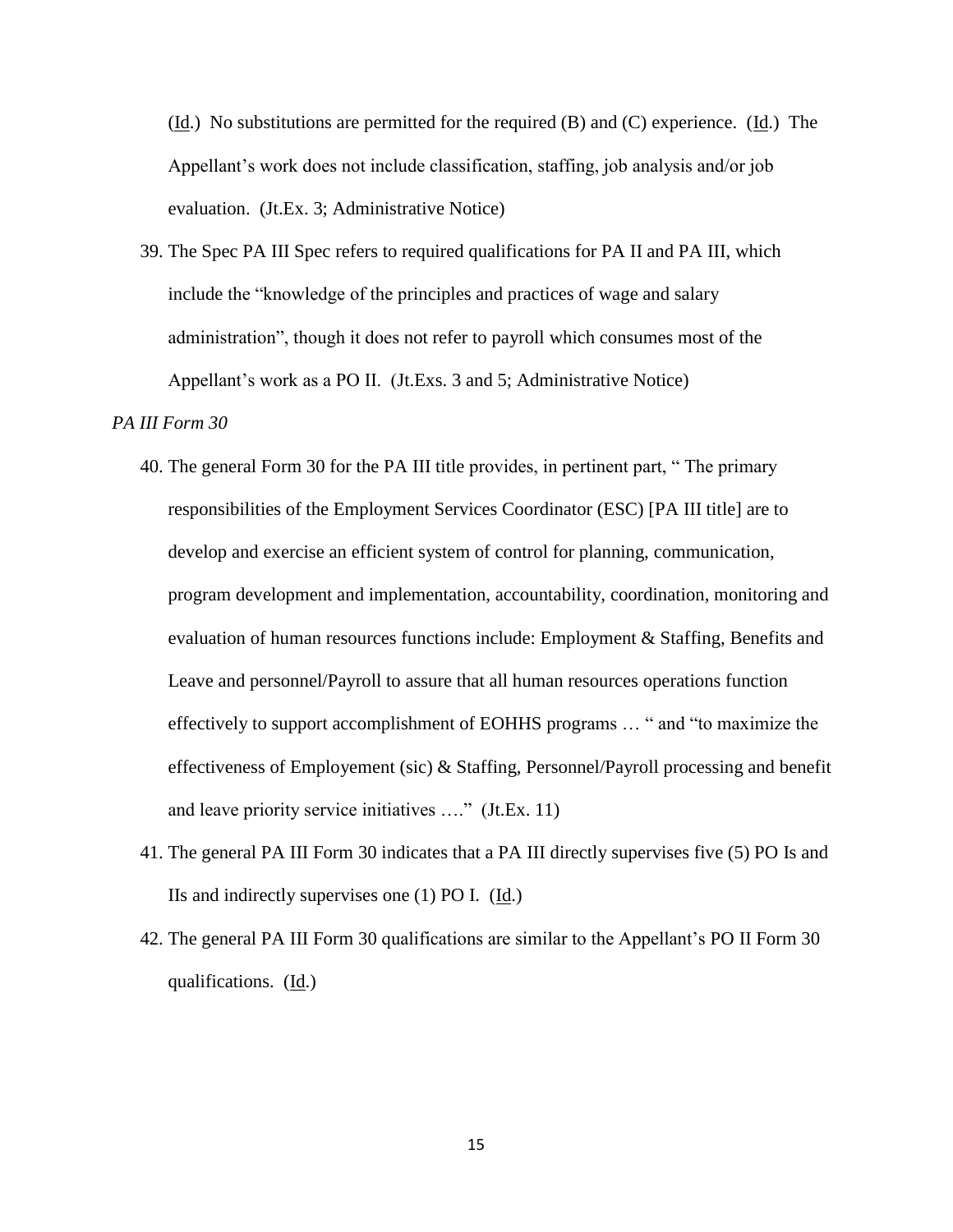43. The PA III Form 30 MERs are similar to those of the PA III Spec MERs except that the Form 30 MERs adds that the applicant must have experience in "personnel work, the major duties of which include Personnel and payroll management ...."  $(\underline{Id.})^9$ 

## *PO Spec*

 $\overline{\phantom{a}}$ 

- 44. The PO Spec, dated 1987, appears to be far more general than the Appellant's PO II Form 30 and EPRS. The Spec states, in pertinent part, that "[t]he basic purpose of this work is to ensure that agency personnel functions are in compliance with established laws, rules, policies, regulations and contractual agreements." (App.Ex. 7)
- 45. In the 1987 PO spec, the PO II position is the "second-level supervisory job in this series." (App. Ex. 7) The Appellant directly supervises PO 1s but does not indirectly supervise anyone. (Jt. x. 3)
- 46. Some of the duties common to the two (2) levels in the PO Spec are:

Perform personnel functions for an assigned agency such as planning recruitment activities; screening employment applications and resumes to determine if a candidate meet position requirements; interviewing applicants for employment to match qualifications with job requirements; performing background checks on applicants; making hiring or job placement decisions subject to the approval of the appointing authority; conducting interviews to determine reasons for termination; and reviewing personnel actions for compliance with affirmative action guidelines.

… Mediate grievances …

Reviews requests for personnel actions from agency managers and staff … Verifies the interpretation and implementation of Civil Service rules and regulations by conferring with Department of Personnel Administration staff … Processes requests for promotion, transfer, leaves of absence and account transfers …

Performs related duties such as reviewing, updating, maintaining and inspecting printouts, records, files… personnel folders … manuals and documents … (App.Ex. 7)

<sup>&</sup>lt;sup>9</sup> The Respondent also produced the PA III posting for the Southeast Region (Respondent's Update, Attachment), for which the Appellant applied and was appointed, as well as the Form 30s from four (4) other regions, all of which were substantially similar to the information provided in the general PA III Form 30 (Jt. Ex. 11).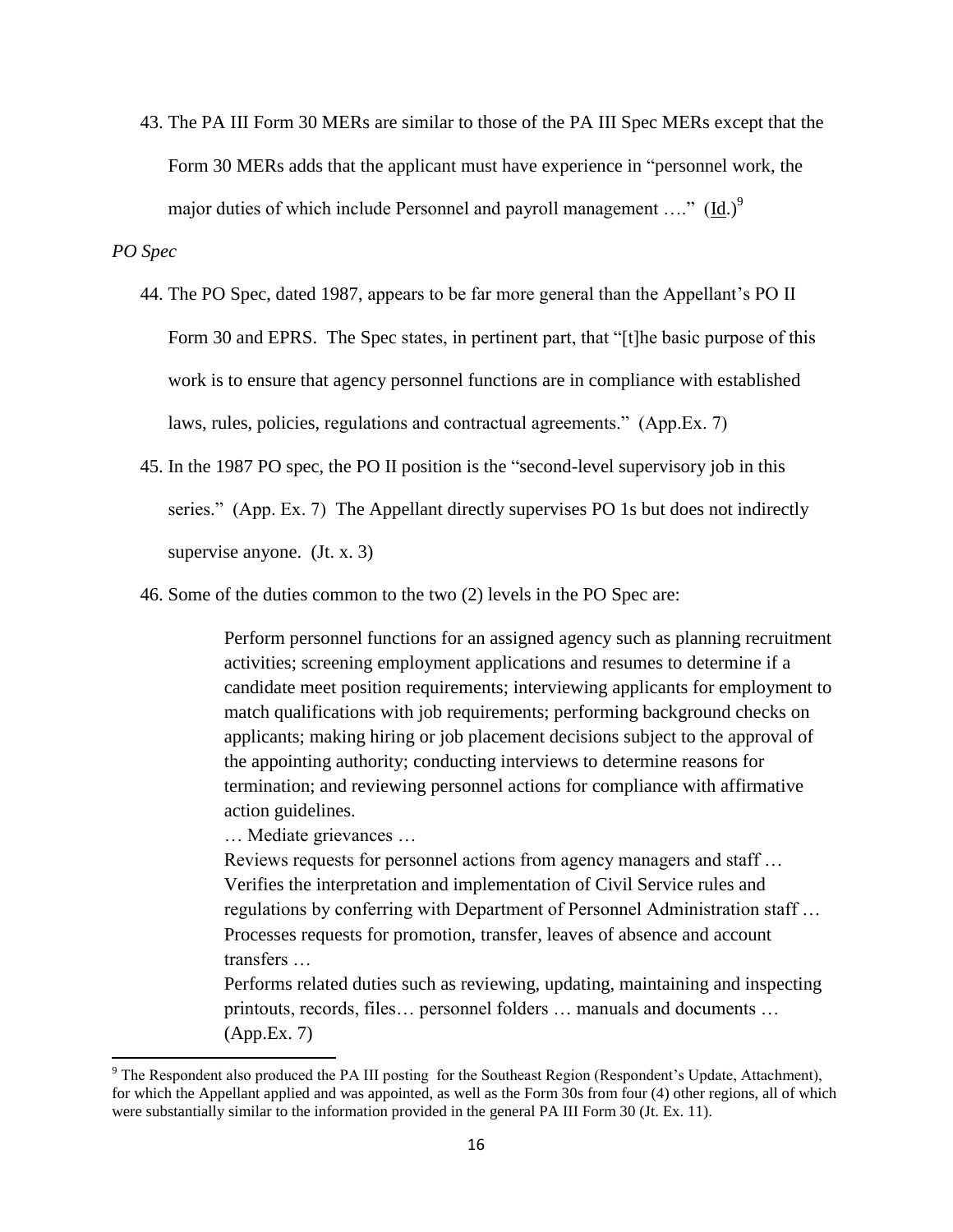The record here indicates that the Appellant at maybe involved in the processing of requests for leaves of absence but the amount of time she does so is unclear. (Jt.Ex. 3; Administrative Notice)

47. Under the PO Spec, a PO II also "present[s] policy recommendations to agency management[]", "approve[s] annual objectives and plan of staff" and "draft[s] or develop[s] personnel programs and policies for the agency." (App.Ex. 7) The Appellant apparently makes recommendations to agency management about payroll related matters. (Jt.Ex. 3; Administrative Notice)

48. Unlike a PO I, pursuant to the PO Spec, a PO II "exercise[s] direct supervision (i.e. not through an intermediate supervisor) over, assign[s] work to and review[s] the performance of  $1 - 5$  [POs] or other professional personnel; and indirect supervision (i.e. through an intermediate level supervisor) over  $1 - 5$  clerical personnel." (App.Ex. 7) The Appellant does not prepare EPRSs for those she directly supervises. (Testimony of Appellant) The Appellant does not indirectly supervise  $1 - 5$  clerical personnel or anyone else. (Jt.Ex. 3)

49. PO Spec qualifications include,

Knowledge of interviewing techniques. Knowledge of the principles and practices of employee benefits administration. Knowledge of the principles and practices of personnel recruitment. … Knowledge of the methods of general report writing. Ability to explain the procedures, guidelines and policies governing agency operations. … Ability to supervise, including planning and assigning work to the nature of the job (sic) to be accomplished …; controlling work through periodic reviews and/or evaluations …. (App.Ex. 7)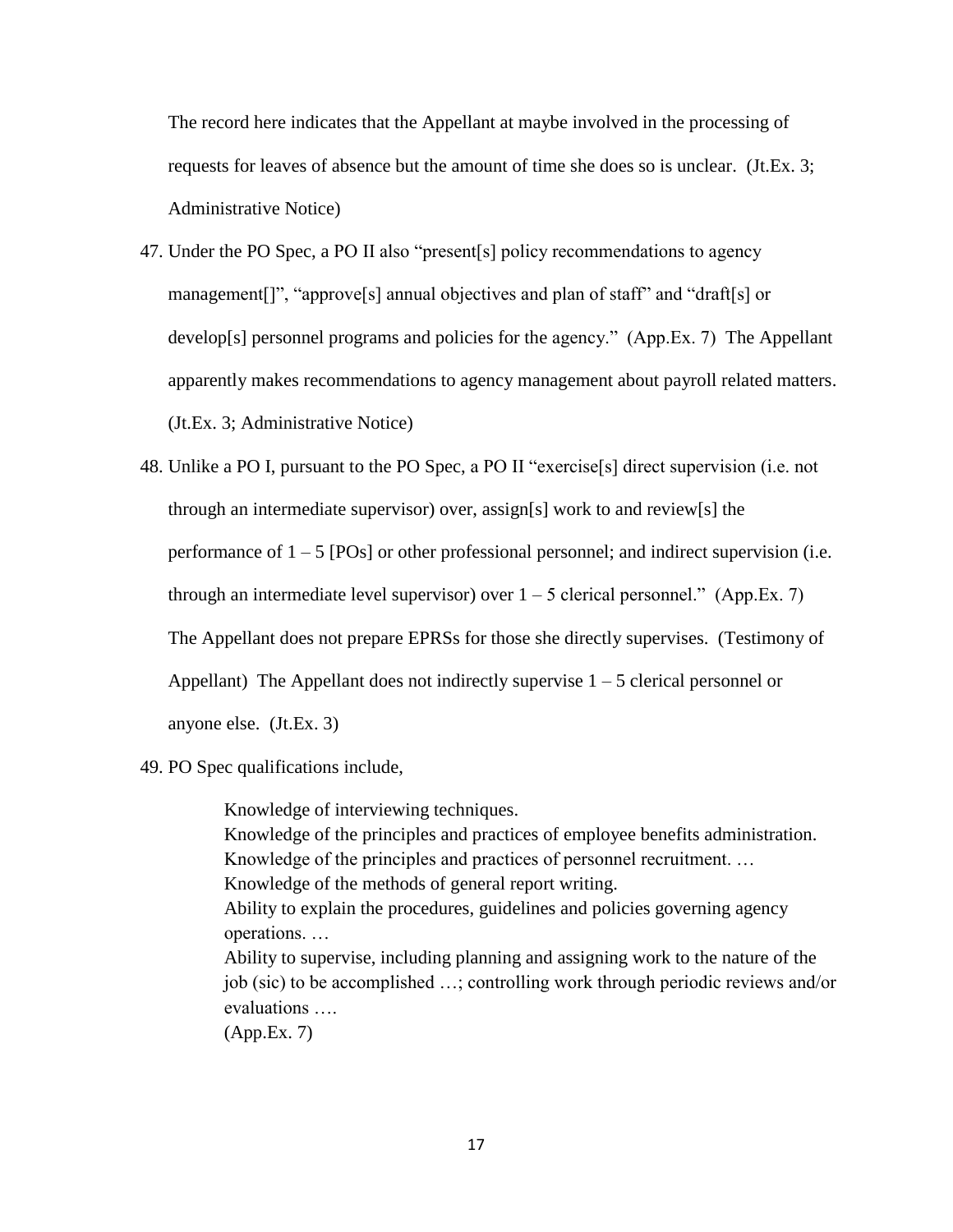In addition, in this Spec PO IIs are required to have knowledge of "the principles, practices and techniques of supervision." (App. Ex. 7) The Appellant appears to meet at least most of these qualifications. (Jt.Ex. 3; Administrative Notice)

50. The Minimum Entrance Requirements (MERs) in the Spec for a PO II are that "applicants must have at least  $(A)$  three years of full-time, or equivalent part-time professional experience in personnel work, or (B) any equivalent combination of the required experience and the substitutions below." (App. Ex. 7) The substitutions are that a Bachelor's degree or higher may be substituted for a maximum of two years of the required experience and that a graduate degree with a major in Personnel Management, Personnel Administration or Public Administration may be substituted for the required experience. (Id.) There appears to be no dispute that the Appellant satisfies the PO II Spec MERs.

51. There is no reference in the PO Spec to payroll. (Administrative Notice)

#### *Post-Hearing*

- 52. By email dated July 24, 2018, the Respondent submitted an update to its post-hearing brief indicating that the Appellant had applied for, and was appointed to the position of PA III in the SE Region, averring that the appeal is moot. (Administrative Notice)
- 53. By email August 9, 2018, the Appellant submitted an update to her post-hearing brief confirming that she had applied for, and was appointed to the position of PA III but asserted that the appeal is not moot because the Respondent should have granted her 2015 request for reclassification. (Administrative Notice)

#### *Applicable Law*

Pursuant to G.L. c. 30, s. 45, HRD shall, in pertinent part,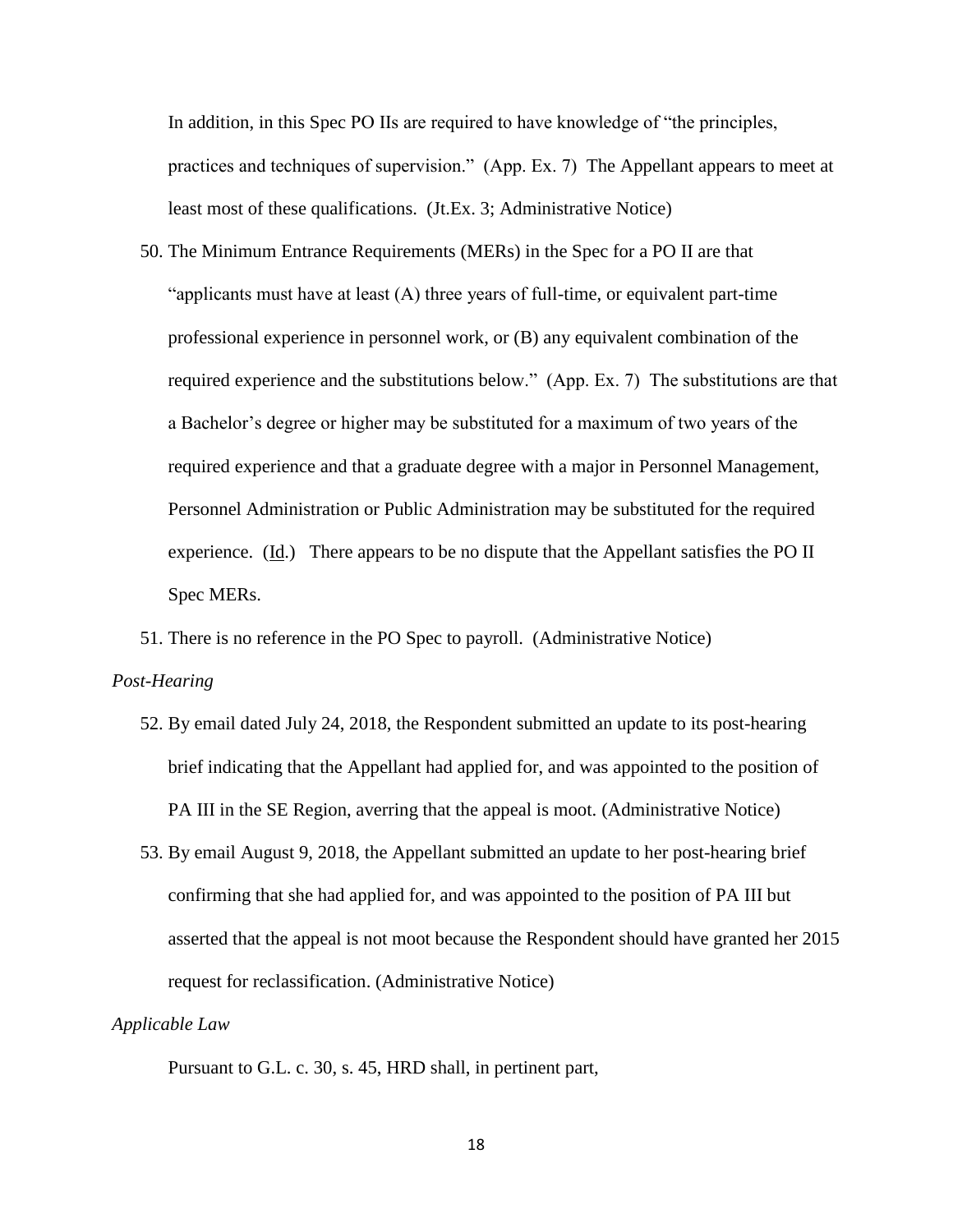" … establish, administer and keep current and complete an office and position classification plan and a pay plan of the commonwealth." Id.

In addition, this statute provides further, in pertinent part,

[i]n pursuance of his said responsibilities as to the said classification plan, the said administrator shall classify all appointive offices and positions in the government of the commonwealth … and he may from time to time reclassify any such office or position. In so classifying or reclassifying any such office or position the said administrator (a) shall ascertain and record the duties, responsibilities, organizations relationships, qualification s for, and other significant characteristics of the office or position; (b) shall group into single classes all such offices and positions, regardless of agency or geographical location, which are substantially alike in the duties, responsibilities, organizational relationships, qualifications, and other significant characteristics; (c) for each such class shall establish specifications which shall include (i) an appropriate descriptive title and code number for the class, which shall be the official title of all offices and positions in the class and shall be set forth on all payrolls by name or code, and (ii) the common features of the duties, responsibilities and organizational relationships of, qualifications for, and other significant characteristics of all offices and positions in the class; and (d) may from time to time establish new classes and alter, divide, combine or abolish existing classes….

Id.

Under G.L. c. 30, s. 49, any state manager of state employee may seek to have their titles

reclassified under appropriate circumstances. Specifically, this statute provides, in part,

Any manager or an employee of the commonwealth objecting to any provision of the classification affecting the manager or employee's office or position may appeal in writing to the personnel administrator. If the administrator finds that the office or position of the person appealing warrants a different position reallocation or that the class in which said position is classified should be reallocated to a higher job group, he shall report such recommendation to the budget director and the house and senate committees on ways and means in accordance with paragraph (4) of section forty-five. Any manager or employee or group of employees further aggrieved after appeal to the personnel administrator may appeal to the civil service commission. Said commission shall hear all appeals as if said appeals were originally entered before it. If said commission finds that the office or position of the person appealing warrants a different position reallocation or that the class in which said position is classified should be reallocated to a higher job group, it shall report such recommendation to the budget director and the house and senate committees on ways and means in accordance with paragraph (4) of section fortyfive. If the personnel administrator or the civil service commission finds that the office or position of the person appealing shall warrant a different position allocation or that the class in which said position is classified shall be reallocated to a higher job group and so recommends to the budget director and the house and senate committees on ways and means in accordance with the provisions of this section, and if such permanent allocation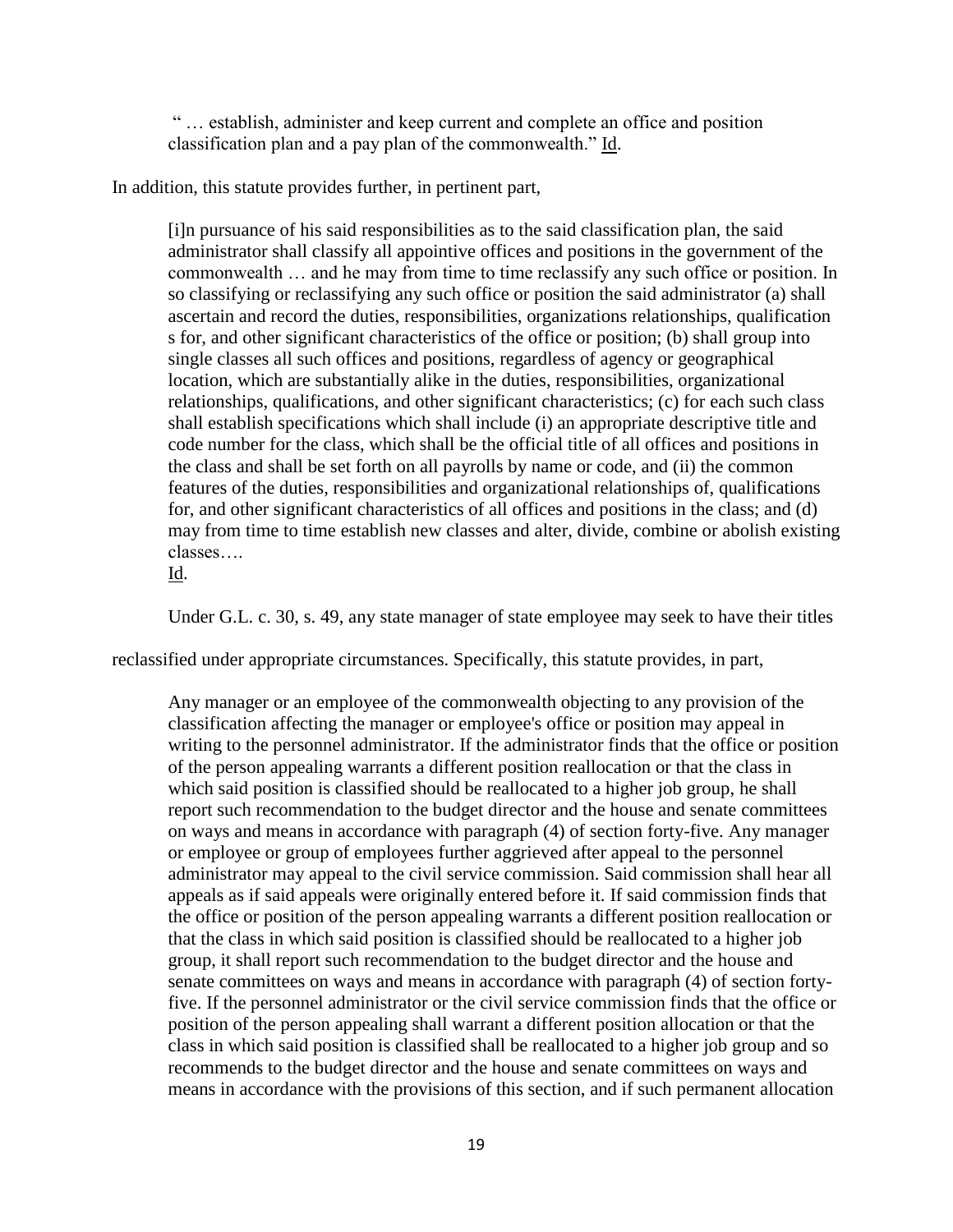or reallocation shall have been included in a schedule of permanent offices and positions approved by the house and senate committees on ways and means, such permanent allocation or reallocation shall be effective as of the date of appeal to the personnel administrator…. Id.

A history of Commission decisions has established that in an appeal of the denial of a request for reclassification, the Appellant must prove, by a preponderance of evidence, that they perform the functions of the reclassification they seek a majority of the time. *See, e.g*., Roman v. Department of Revenue, 14 MCSR 184 (2001)(Counsel II – appeal denied); Gruber v. Department of Revenue, 14 MCSR 100 (2001)(Attorney – appeal denied); Formichella v. Massachusetts Highway Department, 21 MCSR 261 (2008)(Engineer – appeal denied); Straub v. Department of Conservation and Recreation, 22 MCSR 689 (2009)(Environmental Analyst III – appeal denied) *aff'd*, Straub v. Civil Service Commission & another, Superior Court C.A. No. SUCV2010-04143 (2013); Kurker v. Department of Conservation and Recreation, 22 MCSR 357 (2009)(Ranger II – appeal allowed); Guidmond v. Department of Correction, 27 MCSR 327 (2014)(Correction Program Officer – appeal denied); Messier v. Department of Correction, 13 MCSR 204 (2000)(Clerk III – appeal denied); Lefebvre v. Department of Early Education and Care, 22 MCSR 149 (2009)(Administrative Assistant II – appeal allowed); McCollum v. Department of Environmental Protection, 15 MCSR 23 (2002)(Environmental Engineer VI – appeal denied); Towns v. Department of Mental Retardation, 21 MCSR 17 (2008)(Vocational Instructor C – appeal denied); Palmieri v. Department of Revenue, 26 MCSR 180 (2013)(Management Analyst II – appeal denied); Skinner v. Department of Revenue, 21 MCSR 379 (2008)(Systems Analyst II – appeal denied); O'Neill v. Department of Revenue, 19 MCSR 149 (2006)(Tax Auditor I – appeal denied); Erb v. Department of Revenue, 18 MSCSR 202 29 (2005)(Program Coordinator III – appeal denied); Cote v. Department of Revenue, 18 MCSR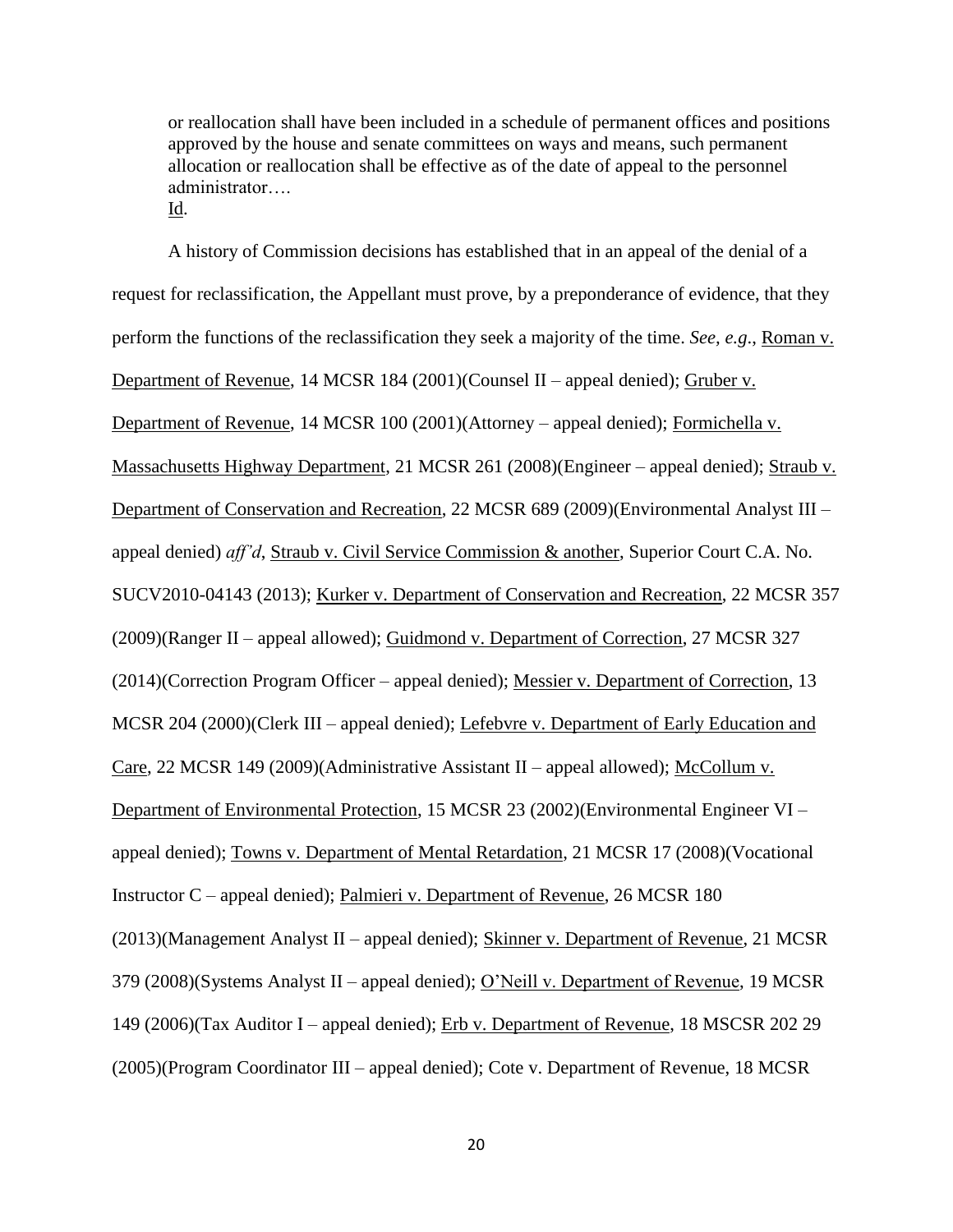189 (2005)(Tax Examiner III – appeal denied); Velez v. Department of Revenue, 14 MCSR 93 (2001)(Child Support Enforcement Worker – appeal denied); Kasprzak v. Department of Revenue, 13 MCSR 120 (2000)(Child Support Enforcement worker – appeal denied); Guidara v. Department of Transitional Assistance, 24 MCSR 133 (2011)(EDP Systems Analyst III – appeal allowed); Baddeley v. Bristol Community College, 12 MCSR 103 (1999)(Clerk – appeal denied); Guarente v. University of Massachusetts at Lowell, 27 MCSR 102 (2014)(Clerk IV – appeal denied); and Kimball v. Metropolitan District Commission, 12 MCSR 155 (1999)(Park Foreman – appeal allowed). Straub v. Civil Service Commission & another, Superior Court, C.A. No. SUCV2010-04143 (2013) is the sole Superior Court decision that directly references an appellant's burden in a reclassification appeal in detail. In this Superior Court decision, the court wrote, addressing the issuance of a revised decision by the Commission, "The conclusion reached in the [Commission's] Revised Decision, indicating that Straub did not 'exercise supervisory functions over permanent professional staff, he has failed to establish that he performed (sic) majority of the level distinguishing functions of an [Environmental Analyst IV] more than 50% of the time,' was a necessary clarification." Id., at 9.<sup>10</sup>

## *Analysis*

l

The Appellant has not proved by a preponderance of the evidence that she performs the functions of a PA III a majority of the time. In her Interview Guide, the Appellant herself described her duties, in pertinent part, and estimated the percentage of her time she spends on each duty as follows,

<sup>&</sup>lt;sup>10</sup> There is no caselaw from the Supreme Judicial Court, nor of the Appeals Court, of which I am aware that addresses this point regarding an individual's request for reclassification.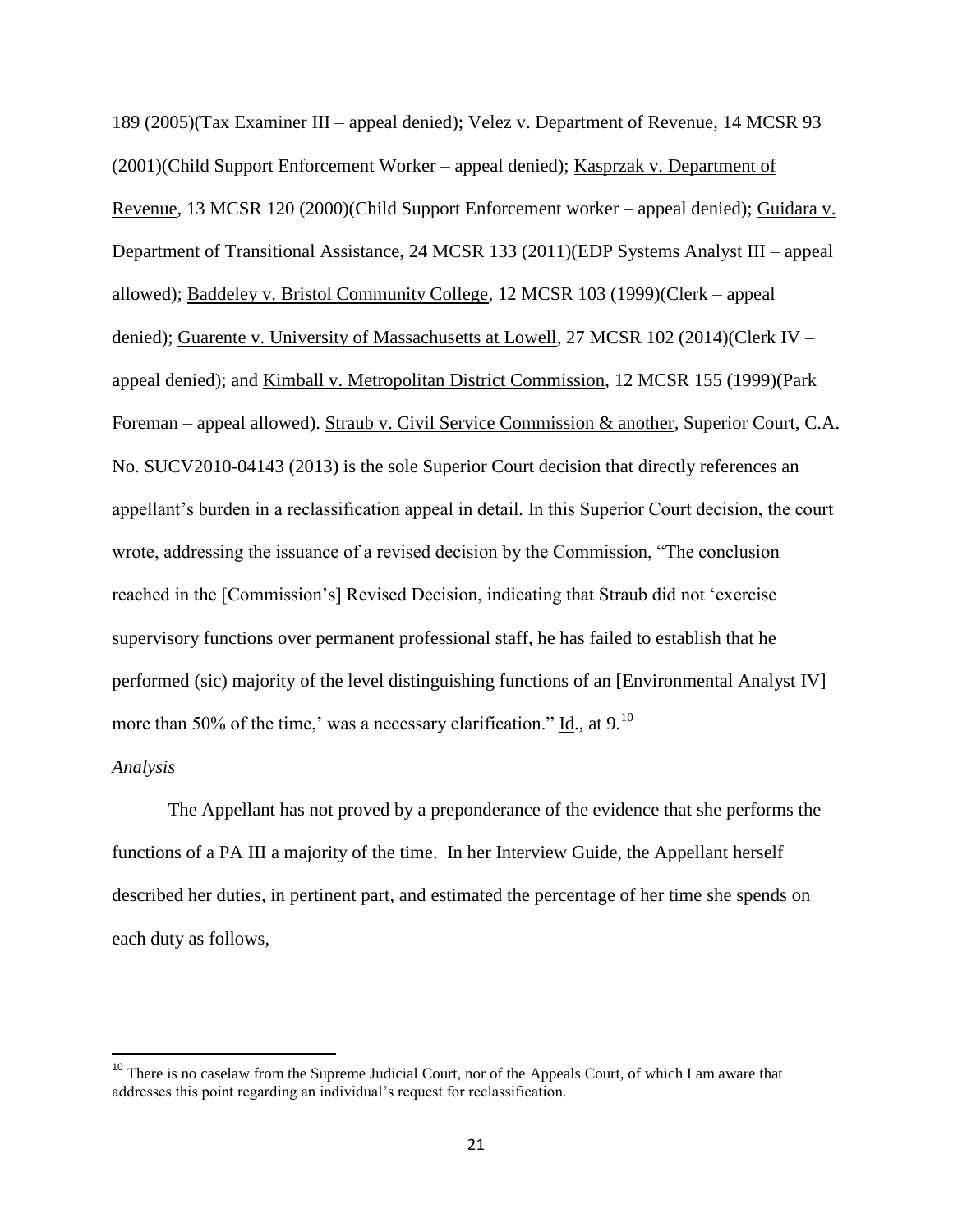Plan, direct and oversee and approve the day to day operations of the personnel payroll processing unit for DMH SE Area for a variety of facilities involving approximately 850 employees. 20% Analyze on a continuing basis, EOHHS personnel and payroll processing needs; design and implement change management processes; identify business process improvement opportunities and implementation strategies and initiate appropriate action. 20% Advise managers, supervisors and staff regarding established rules and regulations to ensure compliance and that all involved have the current and correct information … 20% Interact with DMH and EOHHS Central Office staff, Managers and state and federal agencies on personnel and payroll processing policies and program implementation issues and strategies. 20% Provide technical HRCMS assistance to SE Area HR staff as needed. 19% Act as point person in absence of Employment Services Manager. 1% Jt.Ex. 3.

In her testimony, the Appellant relied heavily on her performance as the "point person" when Ms. Scully is absent to substantiate her claim that she performs the functions of a PA III a majority of the time. However, in her Interview Guide, she wrote that she performs as "point person" only 1% of her time. In addition, it has been established that even when Ms. Scully is absent, she is available by phone and email to staff needing her supervision and/or assistance. As a result, it has not been proved that the Appellant acts as a point person whenever her supervisor is working in the Canton office or is on vacation.

The Appellant also argued that she performs a majority of the work of a PA III because she supervises all three units of the SE Region HR as a PA III does. However, her EPRS and Form 30 clearly indicate that the Appellant is required to coordinate her efforts regarding payroll with the employment and staffing unit and the benefits and leave unit for the purpose of ensuring that payroll is accurate. In this coordinated effort, the Appellant functionally supervises some staff and does not prepare their EPRSs. Moreover, there is no indication in the record that the Appellant performs this function a majority of the time.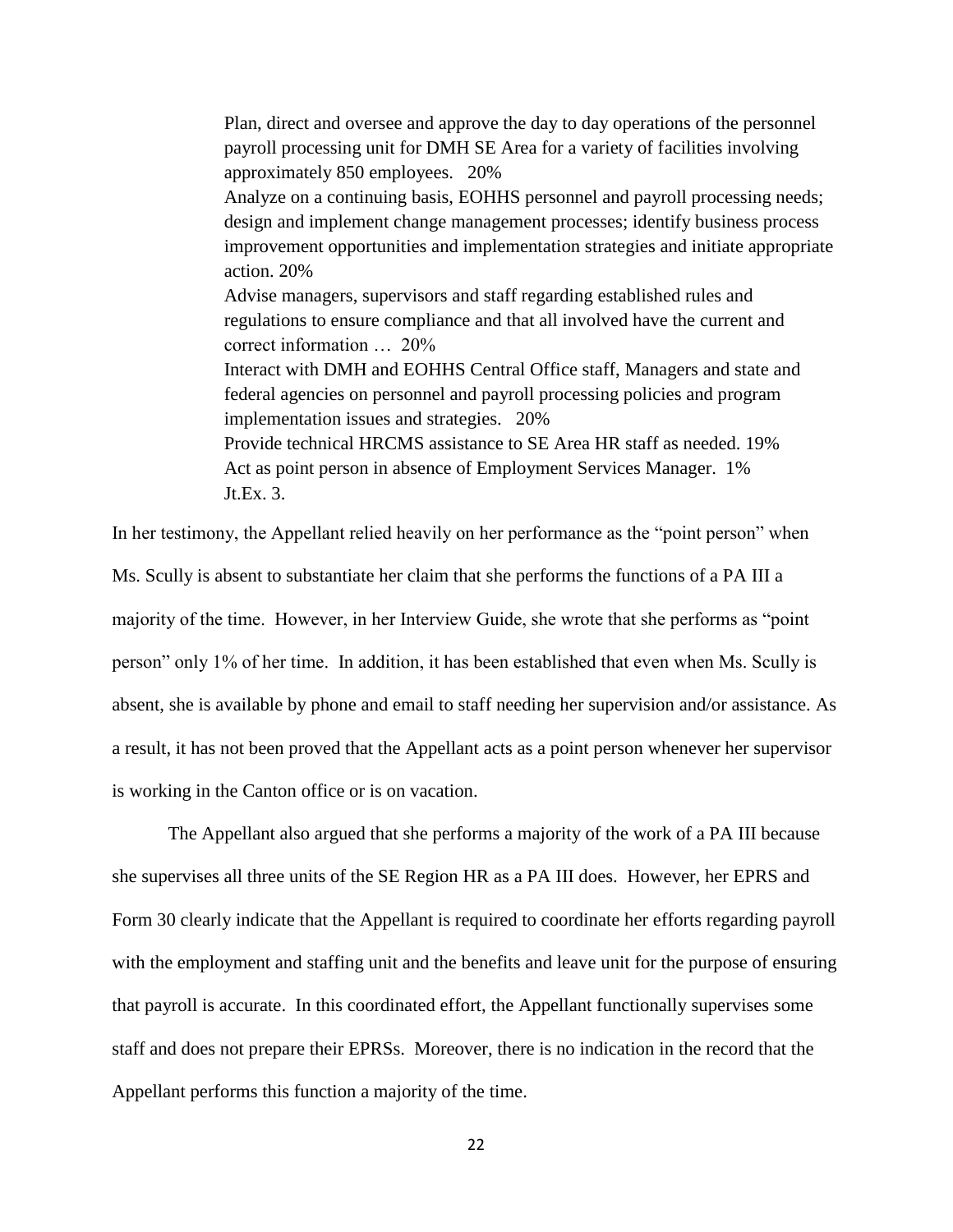A comparison of the primary responsibilities of a PO II and a PA III illustrates the significant differences between the titles. The Appellant's Form 30 states, in part,

> … The overall mission of the Personnel and Payroll Processing Supervisor is to assure that all personnel and payroll processing programs and operations function effectively … Major activities include: analyze … EOHHS personnel and payroll processing needs; design and implement change management processes; identify business process improvement opportunities and implementation strategies …; ensure that employment and personnel and payroll processing priorities and strategies are established ….; ensure collaborative problem solving and decision-making processes are utilized to maximize the effectiveness of personal and payroll processing priority service initiatives." App.Ex. 7.

By comparison, it is clear that having responsibility for and overseeing all three (3) personnel units is of foremost importance and central to the job of a PA III. The PA III Form 30 provides, in part,

The primary responsibilities of the Employment Services Coordinator (ESC) [PA III] are to develop and exercise an efficient system of control for planning, communication, program development and implementation, accountability, coordination, monitoring and evaluation of human resources functions include: Employment & Staffing, Benefits and Leave and personnel/Payroll to assure that all human resources operations function effectively to support accomplishment of EOHHS programs … " and "to maximize the effectiveness of Employement (sic) & Staffing, Personnel/Payroll processing and benefit and leave priority service initiatives …." Jt.Ex. 11.

The MERs for the Appellant's Form 30 and the MERs for the PA III Spec also reflect the

differences between the PO II and PA III titles. The Appellant's Form 30 requires, *inter alia*,

"professional or paraprofessional experience in personnel work, the major duties of which

include personnel and payroll management …." Jt.Ex. 3. The MERs for a PA III, pursuant to the

Specification therefor, require, in part, "professional or paraprofessional experience in personnel

work, the major duties of which include classification, staffing, job analysis and/or job

evaluation …." Jt.Ex. 9. The Appellant has not established that she meets the MERs of a PA III.